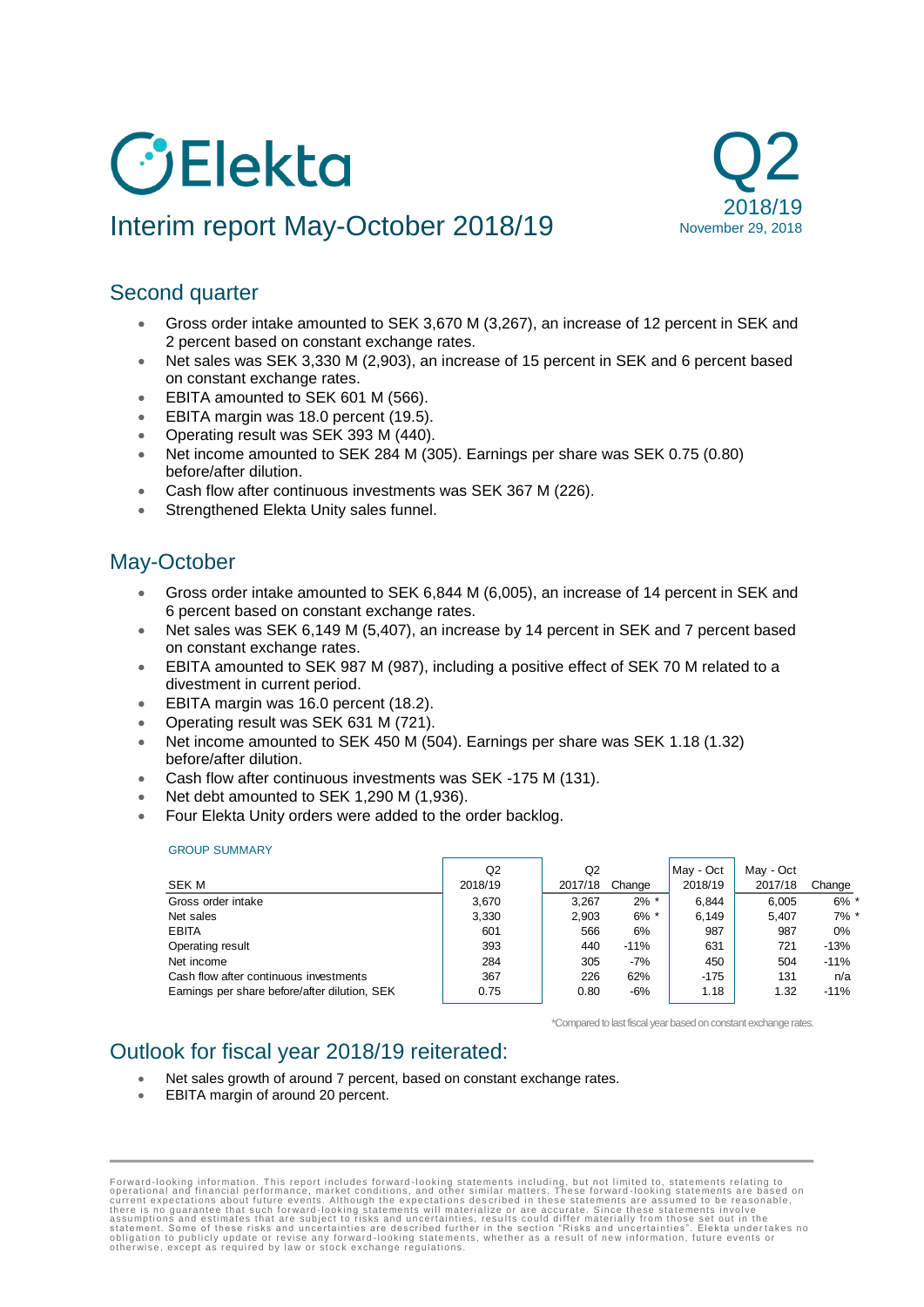

President and CEO

# CEO comment

## **A solid quarter with inspiring events and significant further improvement potential**

**Our second quarter came in strong in many aspects, we continued to increase orders and revenue, and cash flow development was positive. I'm also pleased that our software business is accelerating. Margins improved compared to the first quarter and we see significant further improvement potential in the second half. We have continued to build our Elekta Unity sales funnel and shortly after the end of the quarter two new systems were signed and we are in final negotiations on two more. Also, the investment plan in China for the coming years is exciting. Overall, I remain confident about our business and outlook for the full year.** 

The market remains solid and we saw double digit order growth for both treatment and software solutions, whereas service orders declined in some regions.

Orders were specifically strong in Europe, Middle East & Africa and Asia Pacific. I'm pleased to see that our new management in Europe and MEA is driving for results and have energized their organization. In the Americas, however, orders were weak in the quarter mainly related to a drop in service order intake in the US. As our installed base continues to grow, and with a clear focus on improving service order intake, we expect this to pick up in the second half of the year. Our estimate of the global market growth is approximately 7 percent. We maintain a positive view for all our regions.

Interest in Elekta Unity is firm and our sales funnel has continued to grow in the quarter although no orders were booked. The order process for Elekta Unity is long due to budget cycles and tender processes especially in the European public health sector. Two new agreements were signed in November and we are in final negotiations on two other systems. Our customers continue to give positive feedback on the system and the possibility it offers for more personalized precision radiation medicine for each patient.

Our revenue grew by 6 percent in the quarter (7 percent year to date), driven by a steady flow of installations across our markets, especially in North America, Europe, Middle East and China, as well as service revenue. The gross margin increased from the first quarter to 41.4 percent in the isolated quarter due to increased share of projects in mature markets, Leksell Gamma Knife™ and Brachy installations. This led to an EBITA margin of 18.0 percent in the quarter and 19.2 for the rolling 12-month period. We see further significant improvement potential in both gross and EBITA margin in the second half.

At the ASTRO meeting, I was glad to see the great interest in our solutions with more customer interactions and sales leads than ever before. Our new software suite, MOSAIQ® Plaza, drew a lot of attention with fully booked demos throughout the exhibition, as did Elekta Unity which is pending FDA clearance.

In late October, China's Ministry of Health published a plan for investments in radiation therapy until 2020, with up to 1,400 new linacs to be ordered. Over the years Elekta has invested heavily in China – with both dedicated local R&D and manufacturing teams – and as the local market leader we are well placed to capture a large share of these orders. Our leadership was manifested in the beginning of November, when we were invited to the China International Import Expo in Shanghai as the only radiation therapy company. We signed letters of intent for future cooperation with almost 60 hospitals from all over China during the conference valued at over USD 100 M.

After the quarter Elekta signed a MOU with Australian based GenesisCare. The agreement stretches over 7 years and is worth around USD 60 M.

In summary, we see a continued strong market and our outlook for the year is positive and unchanged: we estimate that net sales will grow around 7 percent and that we will achieve an EBITA margin of around 20 percent for our current fiscal year.

This is information is such that Elekta AB (publ) is obliged to make public pursuant to the EU Market Abuse Regulation and the Swedish Securities Market Act. The information was submitted for publication by the below mentioned contact persons at 07:30 CET on November 29, 2018. (REGMAR)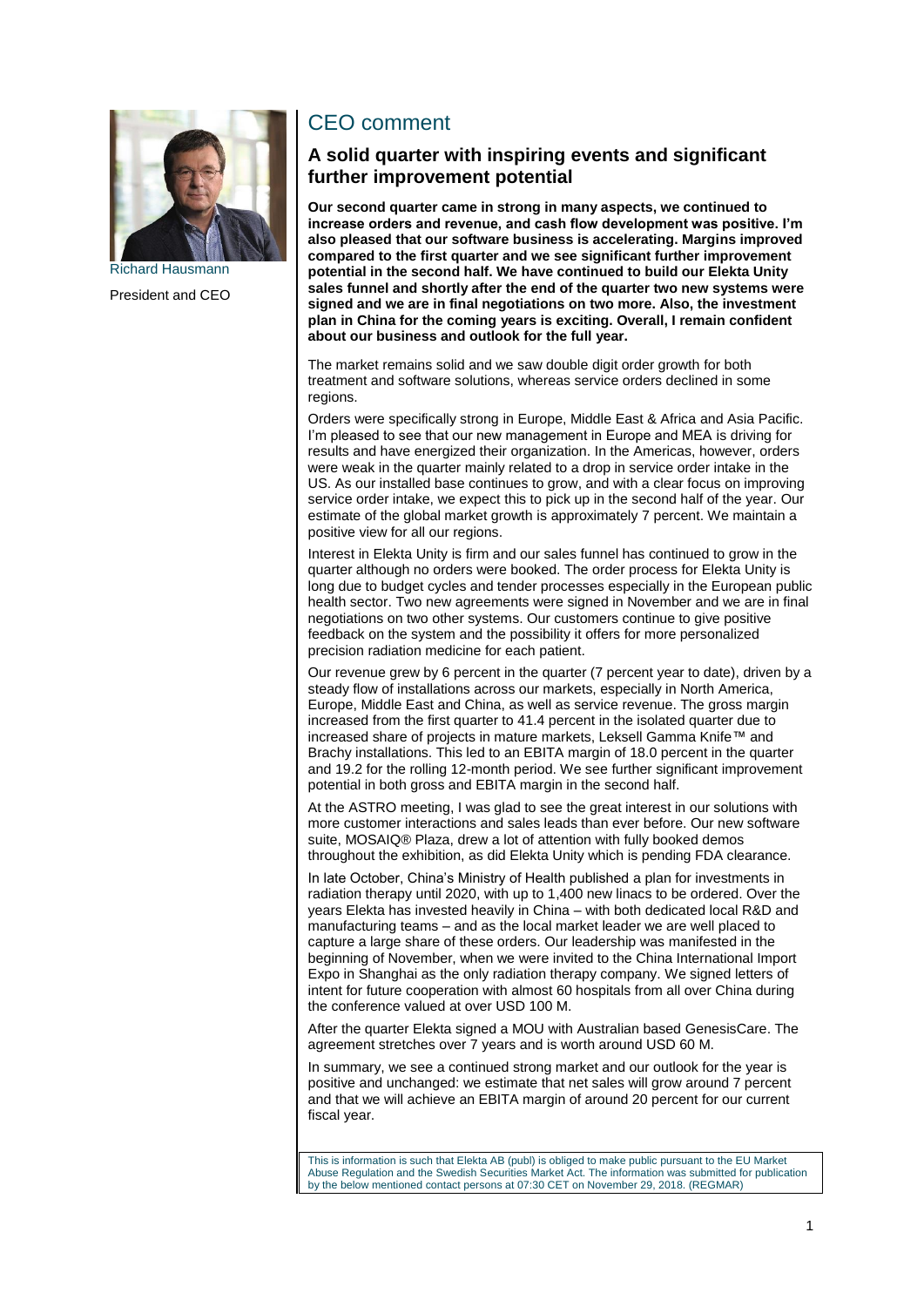*Presented amounts and comments refer to the accumulated period 2018/19 and amounts within parentheses indicate comparative values for the equivalent period last fiscal year restated toIFRS 15 unless otherwise stated.*



# Order intake and order backlog

Gross order intake increased 14 percent to SEK 6,844 M (6,005) and increased 6 percent based on constant exchange rates.

#### GROSS ORDER INTAKE

|                                | Q2    | O <sub>2</sub>          |        |        | May - Oct May - Oct |         |         |        | 12 months | Mav - Apr |
|--------------------------------|-------|-------------------------|--------|--------|---------------------|---------|---------|--------|-----------|-----------|
| <b>SEKM</b>                    |       | 2018/19 2017/18 Change* |        | Change | 2018/19             | 2017/18 | Change* | Change | rolling   | 2017/18   |
| North and South America        | 875   | 1.320                   | $-41%$ | $-34%$ | .865                | 2.111   | $-17%$  | $-12%$ | 4.474     | 4.720     |
| Europe. Middle East and Africa | 1.594 | .007                    | 43%    | 58%    | 2.598               | 1.834   | 30%     | 42%    | 6.152     | 5.389     |
| Asia Pacific                   | .202  | 940                     | 18%    | 28%    | 2.382               | 2.061   | 9%      | 16%.   | 4.705     | 4.384     |
| Group                          | 3.670 | 3.267                   | 2%     | 12%    | 6.844               | 6.005   | 6%      | 14%    | 15.332    | 14.493    |

\*Compared to last fiscal year based on constant exchange rates.

Order backlog was SEK 29,126 M, compared to SEK 27,974 M on April 30, 2018. Order backlog is converted at closing exchange rates which resulted in a positive translation difference of SEK 579 M.

# Regional development

## *North and South America*

The U.S. is the world's largest market for radiation therapy. Market growth is primarily driven by service and software as well as upgrading the installed base of treatment systems. A large share of customers is private hospitals.

Elekta's performance in the region was weak in comparison with the strong second quarter last year, down 34 percent (-41 percent in constant currency). mainly related to a drop in service order intake in the U.S. The installed base continues to grow overall however. The feedback from ASTRO was very positive towards Elekta's updated software solution and Elekta Unity, which is pending FDA clearance. Market conditions continued to be challenging in South America.

## *Europe, Middle East and Africa*

The established markets have seen solid growth, mainly driven by upgrading the installed base to new systems and aftermarket services, but also investments to expand radiation therapy capacity. The region's emerging markets are characterized by a significant need for radiation therapy from current low levels.

Elekta's order intake increased by 58 percent in the quarter compared to last year, corresponding to 43 percent based on unchanged exchange rates. The order intake was strong in all product areas, particularly in Italy, Spain and the UK. The Middle East and Africa also showed high order growth.

Interest in Unity continues to be high, strengthening the sales funnel. However, there were no orders signed in this quarter. The order process for Elekta Unity is long due to budget cycles and tender processes in the European public health sector.

## *Asia Pacific*

The region has a significant long-term need for expanding cancer care and the markets are generally underserved in terms of radiation therapy capacity. In China the Ministry of Health has published a plan to invest substantially in radiation therapy over the next three years, with up to 1,400 new linacs to be ordered. Other Asian countries such as Korea and India also show good potential.

Elekta's order intake in the quarter rose by 28 percent, corresponding to 18 percent in unchanged exchange rates. China, where Elekta has substantial production and R&D, showed strong growth in the quarter. In addition, there was good growth in Korea and Vietnam.







Gross order intake Asia Pacific

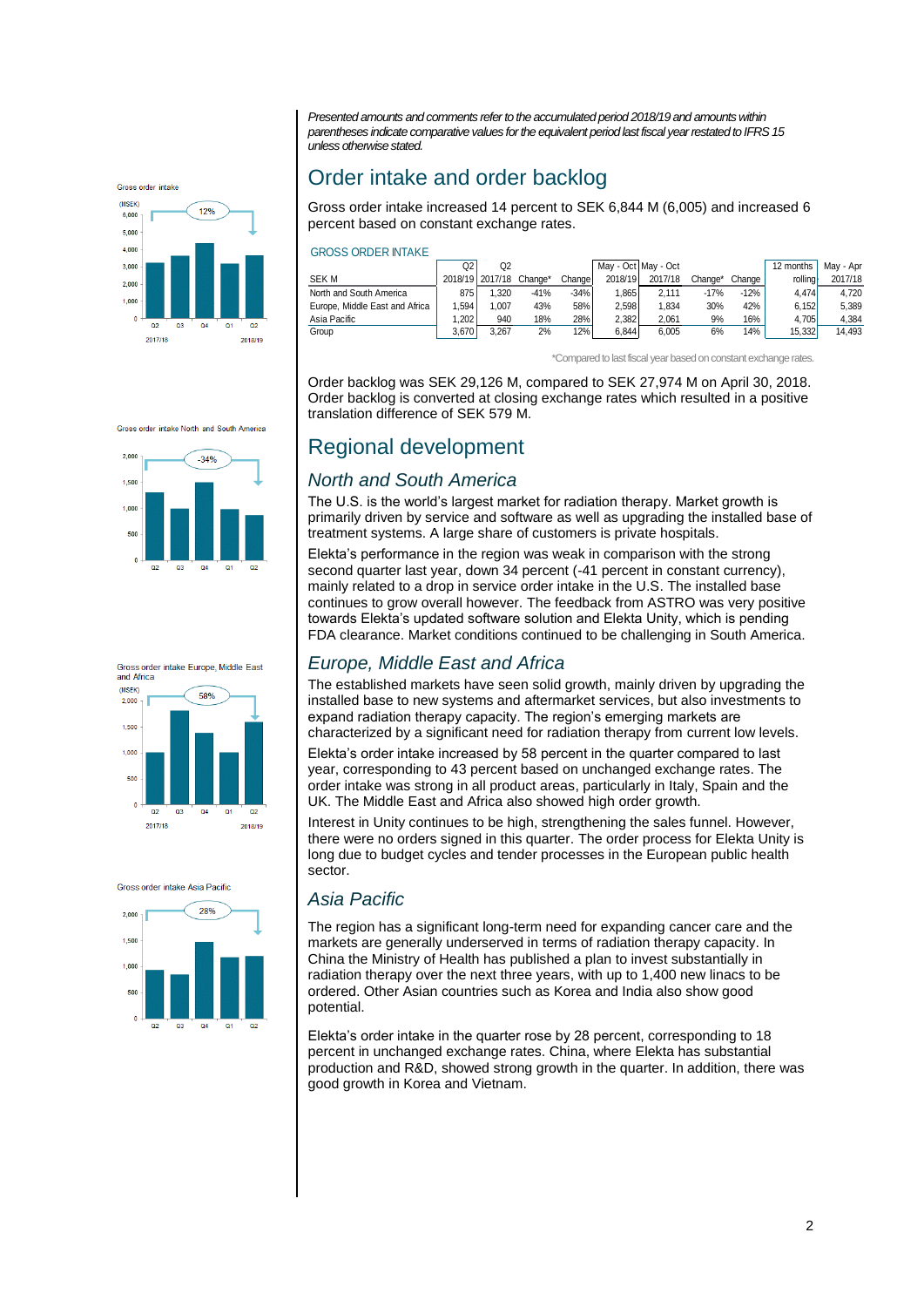# Net sales and earnings

NET SALES

Growth was strong in Asia Pacific and Europe, Middle East and Africa, and net sales increased to SEK 6,149 M (5,407) for the first half year, representing a growth of 14 percent or 7 percent based on constant exchange rates.

| <b>INET SALES</b>              |         |         |         |        |           |           |         |                  |           |         |         |
|--------------------------------|---------|---------|---------|--------|-----------|-----------|---------|------------------|-----------|---------|---------|
|                                | Q2      | Q2      |         |        | May - Oct | May - Oct |         |                  | 12 months |         | May-Apr |
| SEK M                          | 2018/19 | 2017/18 | Change* | Change | 2018/19   | 2017/18   | Change' | Change.          | rolling   | Change* | 2017/18 |
| North and South America        | 115     | 969     | 5%      | 15%    | 2.052     | 1,909     | 1%      | 7%1              | 4.031     | n/a     | 3.888   |
| Europe, Middle East and Africa | .290    | .121    | 6%      | 15%    | 2.292     | 1.982     | 8%      | 16%              | 4.655     | n/a     | 4,345   |
| Asia Pacific                   | 925     | 814     | 6%      | 14%    | .804      | 1.516     | 14%     | 19% <sub>1</sub> | 3.628     | n/a     | 3,340   |
| Group                          | 3,330   | 2,903   | 6%      | 15%    | 6.149     | 5.407     | 7%      | 14% <sub>1</sub> | 12.314    | n/a     | 11,573  |

\*Compared to last fiscal year based on constant exchange rates. Comparable data for 12 months rolling not available due to IFRS15 restatement on quarterly basis starting Q1 2017/18.

Gross margin was 40.3 percent year to date (44.8). The decrease is to a large extent related to unfavorable geographic and project mix. EBITA is unchanged SEK 987 M (987) representing a margin of 16.0 percent (18.2). The rolling 12-month EBITA margin was 19.2 percent.

The effect from changes in exchange rates compared with last year was approximately SEK 70 M including hedges. Operating result was SEK 631 M (721). The operating result includes a positive effect of SEK 70 M related to a divestment in the first quarter, reported as part of other operating income and expenses.

Net financial items amounted to SEK -53 M (-72). Profit before tax amounted to SEK 577 M (650) and tax amounted to SEK -127 M (-145), representing a tax rate of 22 percent (22).

Net income amounted to SEK 450 M (504) and earnings per share amounted to SEK 1.18 (1.32) before/after dilution. Return on shareholders' equity amounted to 20 percent (6\*\*) and return on capital employed amounted to 16 percent (8\*\*).

\*\* Calculation based on IAS18

## Expenses and capitalization

Operating expenses increased, mainly related to investments in the commercialization of Elekta Unity, Elekta Digital and the sales organization. R&D expenditure, adjusted for the net of capitalization and amortization of development costs, amounted to SEK 712 M (676), equal to 12 percent (13) of net sales or 11 percent on a 12 month rolling basis.

#### EXPENSES

|                         |        |        |           | 2017/18 |        |           |  |
|-------------------------|--------|--------|-----------|---------|--------|-----------|--|
| <b>SEK M</b>            | Q2     | Q1     | May - Oct | Q2      | Q1     | May - Oct |  |
| Selling expenses        | $-320$ | $-324$ | $-644$    | $-300$  | -305   | -605      |  |
| Administrative expenses | $-237$ | $-265$ | -501      | $-224$  | $-243$ | $-467$    |  |
| R&D expenses            | -411   | -365   | $-776$    | $-282$  | -316   | -598      |  |
| Total                   | $-967$ | -953   | $-1,921$  | $-806$  | $-863$ | $-1.669$  |  |

The net of capitalization and amortization of development costs in the R&D function decreased to SEK -64 M (79). Amortization of capitalized development costs amounted to SEK 297 M (207). The increase is related to the start of amortization following the CE marking of Elekta Unity.

#### CAPITALIZED DEVELOPMENT COSTS

|                                               | Q2      | Q2I             |         |            | May - Oct   May - Oct   12 months   May - Apr |         |
|-----------------------------------------------|---------|-----------------|---------|------------|-----------------------------------------------|---------|
| SEK M                                         | 2018/19 | 2017/18         | 2018/19 | 2017/18    | rolling                                       | 2017/18 |
| Capitalization of development costs           | 104     | 146             | 233     | <b>274</b> | 597                                           | 637     |
| of which R&D                                  | 104     | 146             | 232     | 273        | 596                                           | 637     |
| Amortization of capitalized development costs | $-176$  | -961            | $-297$  | $-207$     | $-499$                                        | $-408$  |
| of which R&D                                  | $-176$  | -901            | $-296$  | $-195$     | $-486$                                        | $-385$  |
| Capitalized development costs, net            | -721    | 50 <sub>0</sub> | $-64$   | 67         | 99                                            | 229     |
| of which R&D                                  | $-72$   | 56              | $-64$   | 791        | <b>110</b>                                    | 252     |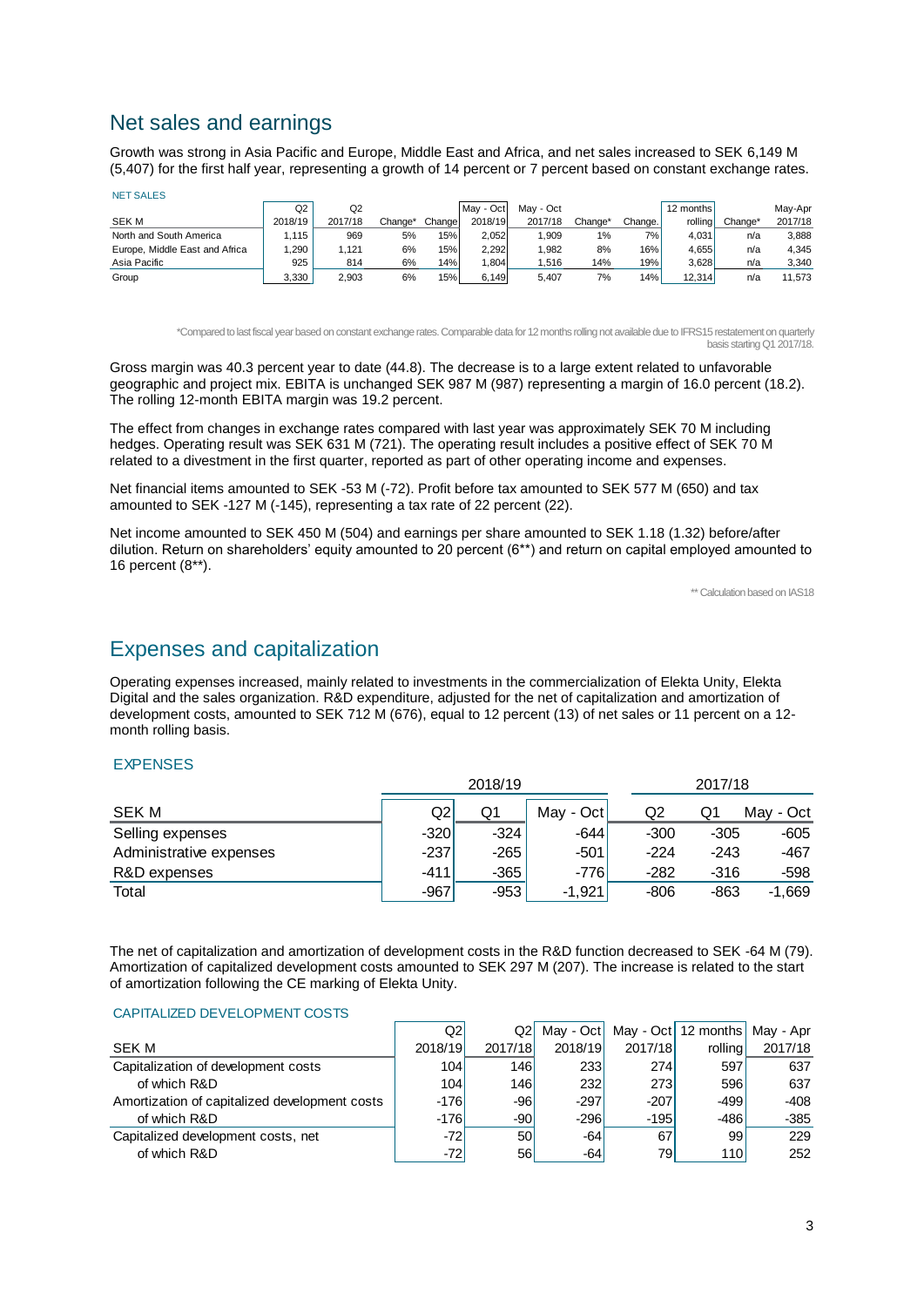# Investments and depreciation

Investments in intangible assets were SEK 235 M (274) and investments in tangible assets were SEK 70 M (111). Amortization of intangible assets and depreciation of tangible fixed assets amounted to a total of SEK 435 M (339).

# Cash flow

Cash flow from operating activities was SEK 130 M (478). The operational cash conversion for rolling 12 months was 81 percent. Cash flow after continuous investments was SEK -175 M (131). The decline in cash flow was due to increased levels of net working capital.

#### CASH FLOW (EXTRACT)

|                                       | Q <sub>2</sub> | Q2      | May - Oct | May - Oct | 12 months | May - Apr |
|---------------------------------------|----------------|---------|-----------|-----------|-----------|-----------|
| SEK M                                 | 2018/19        | 2017/18 | 2018/19   | 2017/18   | rolling   | 2017/18   |
| Operating cash flow                   | 592            | 558     | 910       | 865       | 2.402     | 2.357     |
| Change in working capital             | -81            | $-155$  | -780      | $-387$    | $-346$    | 47        |
| Cash flow from operating activities   | 512            | 404     | 130       | 478       | 2.056     | 2,404     |
| Continuous investments                | $-145$         | $-177$  | $-305$    | $-347$    | -773      | $-816$    |
| Cashflow after continuous investments | 367            | 226     | $-175$    | 131       | 1.283     | 1,589     |
| Operational cash conversion           | 80%            | 67%     | 12%       | 45%       | 81%       | 95%       |

# Working capital

Net working capital was SEK -1,628 M corresponding to -13 percent of net sales (-14 per July 31, 2018). Accrued income increased in the quarter, to a large extent due to the Unity launch. The number of shipments in the second quarter were higher than in the first quarter and impacted working capital positively. Inventory levels continue to be somewhat elevated due to the Unity launch.

#### WORKING CAPITAL

|                                 | Oct 31   | Oct 31   | <b>Jul 31</b> | Apr 30   |
|---------------------------------|----------|----------|---------------|----------|
| <b>SEK M</b>                    | 2018     | 2017     | 2018          | 2018     |
| Working capital assets          |          |          |               |          |
| Inventories                     | 2,463    | 2,355    | 2,485         | 2,560    |
| Accounts receivable             | 2,982    | 3,120    | 3,061         | 3,402    |
| Accrued income                  | 1,420    | 1,012    | 1,004         | 1,160    |
| Other operating receivables     | 1,166    | 1,072    | 1,103         | 1,068    |
| Sum working capital assets      | 8,031    | 7,558    | 7,654         | 8,191    |
| Working capital liabilities     |          |          |               |          |
| Accounts payable                | 1,111    | 970      | 841           | 1,132    |
| Advances from customers         | 4,652    | 4,720    | 4,608         | 5,316    |
| Prepaid income                  | 1,910    | 1,774    | 1,899         | 1,990    |
| Accrued expenses                | 1,570    | 1,510    | 1,508         | 1,662    |
| Short-term provisions           | 157      | 154      | 165           | 186      |
| Other current liabilities       | 258      | 230      | 255           | 257      |
| Sum working capital liabilities | 9,659    | 9,358    | 9,276         | 10,543   |
| Net working capital             | $-1,628$ | $-1,800$ | $-1,622$      | $-2,352$ |
| % of 12 months net sales        | $-13%$   | n/a      | $-14%$        | $-20%$   |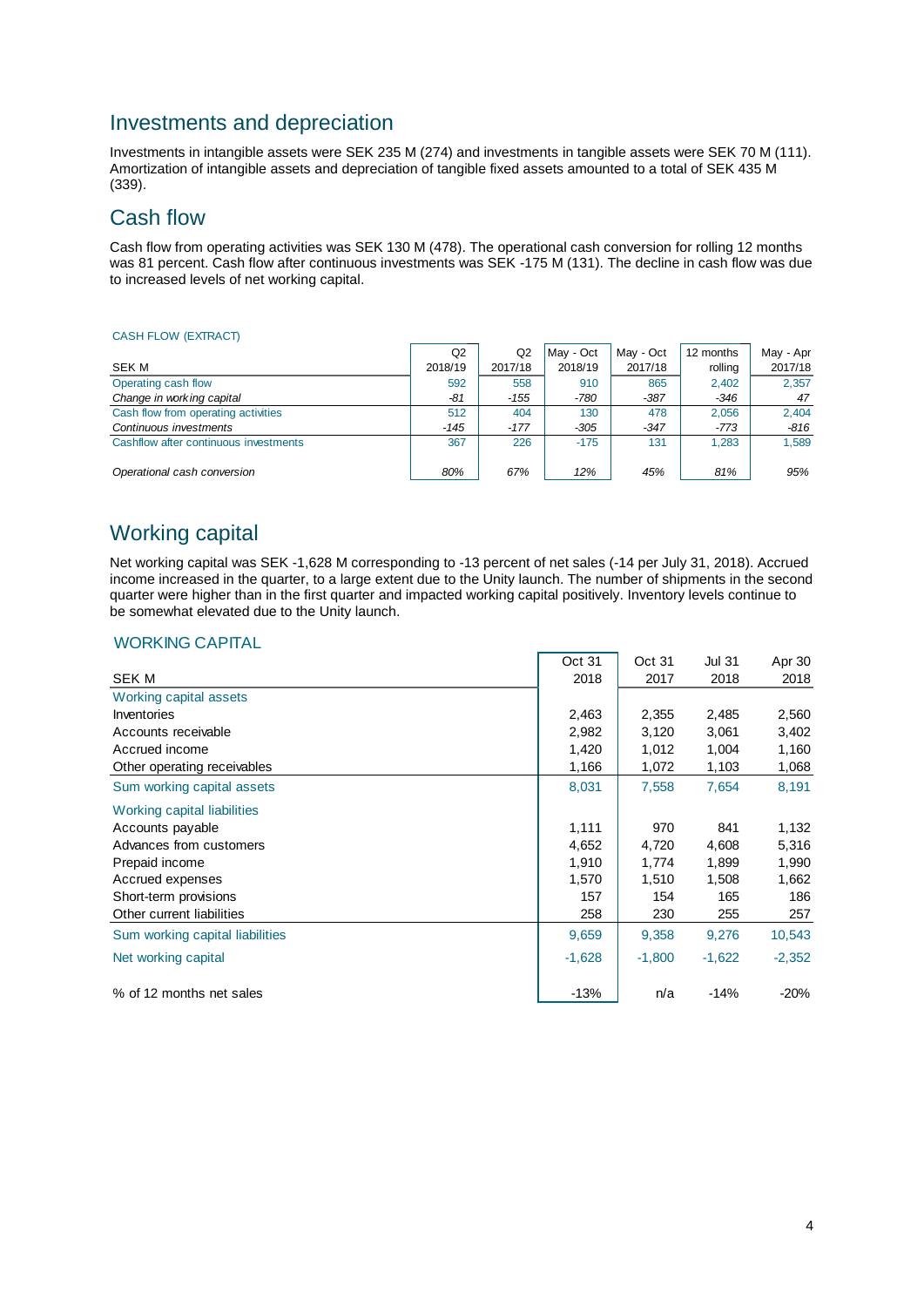Days Sales Outstanding (DSO) was negative 64 days (negative 75 per July 31, 2018). Asia Pacific was unchanged while increases were seen in North and South America and Europe, Middle East and Africa regions.

#### DAYS SALES OUTSTANDING (DSO)

|                                | Oct 31 | <b>Jul 31</b> | Apr 30 |
|--------------------------------|--------|---------------|--------|
| SEK M                          | 2018   | 2018          | 2018   |
| North and South America        | $-114$ | $-123$        | $-122$ |
| Europe, Middle East and Africa | 16     | -9            | -30    |
| Asia Pacific                   | $-107$ | $-106$        | $-122$ |
| Group                          | -64    | -75           | -87    |

# Financial position

Cash and cash equivalents and short-term investments amounted to SEK 3,669 M (3,214) and interest-bearing liabilities amounted to SEK 4,958 M (5,149). Net debt amounted to SEK 1,290 M (1,936). Net debt in relation to EBITDA 12 months rolling was 0.51 (0.32 per April 30, 2018).

#### NET DEBT

|                                                      | Oct 31   | Oct 31   | <b>Jul 31</b> | Apr 30   |
|------------------------------------------------------|----------|----------|---------------|----------|
| SEK M                                                | 2018     | 2017     | 2018          | 2018     |
| Long-term interest-bearing liabilities               | 4.422    | 4.726    | 4.341         | 4.369    |
| Short-term interest-bearing liabilities              | 536      | 423      | 513           | 975      |
| Cash and cash equivalents and short-term investments | $-3.669$ | $-3.214$ | $-3.547$      | $-4.541$ |
| Net debt                                             | 1,290    | 1.936    | 1.307         | 803      |

The exchange rate effect from the translation of cash and cash equivalents amounted to SEK 53 M (-78). The translation difference in interest-bearing liabilities amounted to SEK 47 M (-129). Other comprehensive income was affected by exchange rate differences from translation of foreign operations amounting to SEK -26 M (-96).

The change in unrealized exchange rate effects from effective cash flow hedges reported in other comprehensive income amounted to SEK -187 M (38). The closing balance of unrealized exchange rate effects from effective cash flow hedges amounted to SEK -154 M (73) exclusive of tax.

#### *Acquisition of quality assurance expert Acumyn*

Elekta announced on July 27, 2018, that it has acquired the Canadian quality assurance expert Acumyn, a standalone commercial spin-off of University Health Network, Toronto. This follows an exclusive agreement between Elekta and Acumyn, signed in 2014, to commercialize its integrated Quality Management System, AQUA.

# Significant events during the quarter

## *Pending 510(k) for Elekta Unity with the U.S. FDA*

On August 7, 2018, Elekta announced that it submitted a 510(k) application for its Elekta Unity magnetic resonance radiation therapy system to the U.S. FDA. The submission is currently under review. Upon receiving FDA 510(k) pre-market clearance, U.S. healthcare providers will be able to offer Elekta Unity's distinctive real time imaging, planning and treatment to their patients.

## *Annual General Meeting*

On August 30, 2018, the Annual General Meeting of shareholders was held in Stockholm. A dividend of SEK 1.40 was decided upon. Cecilia Wikström was elected as a new Board member.

## *Capital Markets Day*

On September 27, 2018, around 200 participants joined Elekta's Capital Markets Day in Stockholm, live in person or online. The full presentation and webcast are available on [https://www.elekta.com/investors/,](https://www.elekta.com/investors/) and include the launch of the updated strategy and long-term financial targets until 2022/23. The targets are sales growth of 8-10 percent (CAGR), and an EBITA margin of 20 percent with an improvement of up to 200 basis points towards the end of the period.

## *ASTRO 2018 in San Antonio, Texas*

During October 21-24, 2018, Elekta participated at the Annual meeting of American Society for Radiation Oncology (ASTRO) in San Antonio, Texas. Among other things, the company introduced MOSAIQ Plaza, Elekta's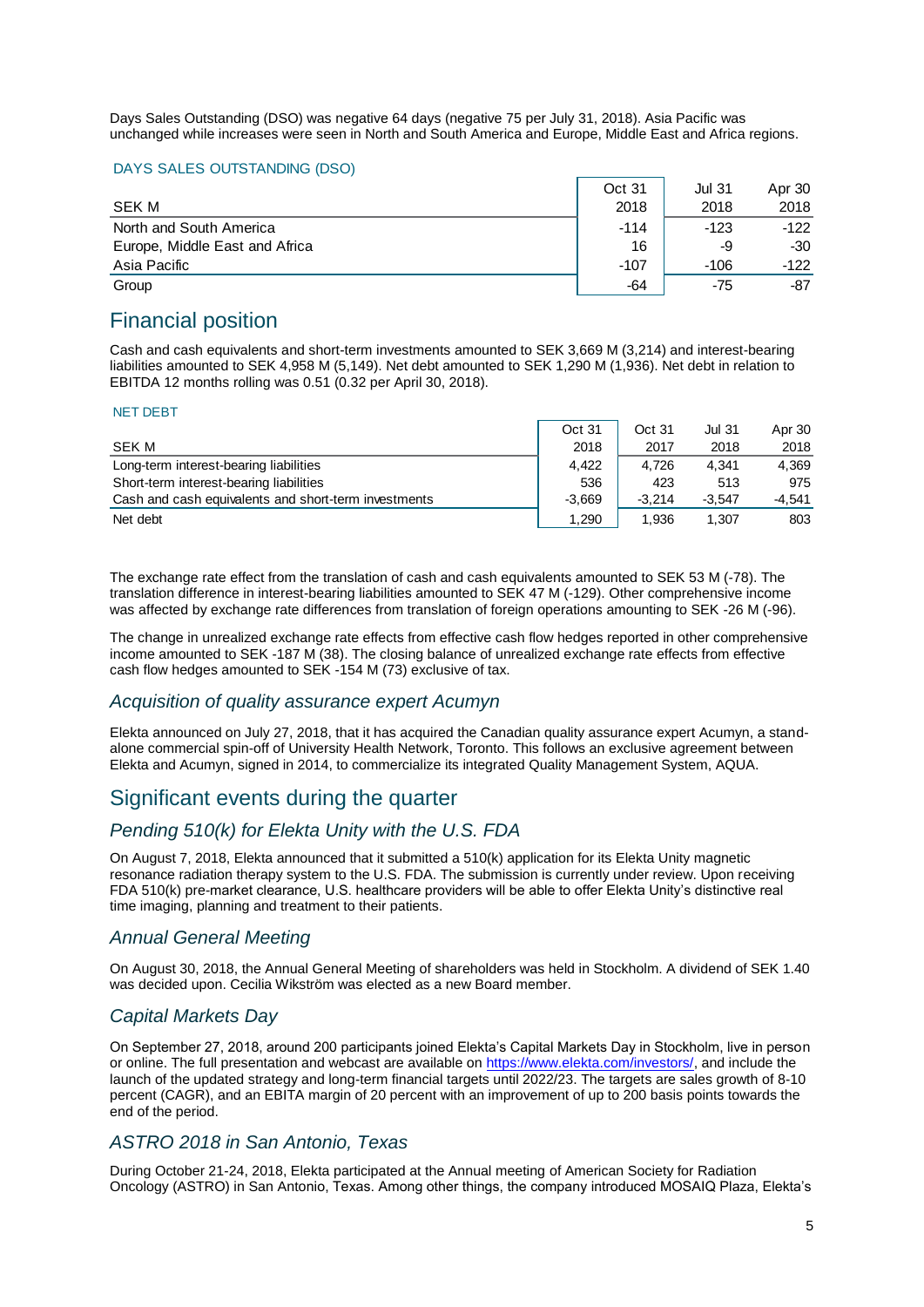suite of data-focused integrative oncology software. In addition, Elekta Unity, the company's transformative magnetic resonance radiation therapy (MR/RT) system was featured in 11 abstracts presented at the meeting which reflect the broad array of studies that the Elekta MR-linac Consortium is conducting to generate the clinical evidence that will support optimum use of MR/RT in diverse clinical settings.

# Significant events after the quarter

#### *Elekta and GenesisCare signed MoU for Versa HDs and a research partnership*

On November 14, 2018, Elekta and GenesisCare announced that they had signed a Memorandum of Understanding (MoU) for Elekta Versa HD™ linear accelerators (linacs) to deliver radiation therapy across GenesisCare's growing network of oncology centers in Australia, the UK, Spain, and soon in China and South East Asia. The agreement is valued at approximately USD 60 million. The MoU includes provisions for Elekta's MOSAIQ® oncology information system (OIS) and Monaco® treatment planning system.

In a separate research agreement, GenesisCare and Elekta agreed on a number of initiatives including specific research into the management of benign disease with low dose radiation therapy regimes.

## *Two Elekta Unity agreements signed*

In November two Elekta Unity agreements were signed with hospitals in China and Australia. Final negotiations are also ongoing regarding two other systems.

# **Employees**

The average number of employees during the period was 3,696 (3,692).

The average number of employees in the Parent Company was 35 (29).

## **Shares**

Total number of registered shares on October 31, 2018 was 383,568,409 of which 14,980,769 were A-shares and 368,587,640 B-shares. On October 31, 2018 1,541,368 shares were treasury shares held by Elekta.

# Risks and uncertainties

Elekta's presence in a large number of geographical markets exposes the Group to political and economic risks on a global scale and/or in individual countries. The United Kingdom's decision to leave the European Union, as an example, might lead to economic uncertainty that may impact Elekta since an important part of the business is located in the United Kingdom.

The competitive landscape for Elekta is continuously changing. The medical equipment industry is characterized by technological developments and continuous improvements of industrial know-how, resulting in companies launching new products and improved methods for treatment. Elekta strives to be the leader in innovation and offer the most competitive product portfolio, developed in close collaboration with key research leaders in the field. To secure the proceeds of research investments, it is of importance that such new products and new technology are protected from the risk of improper use by competitors. When possible and deemed appropriate, Elekta protects its intellectual property rights by way of patents, copyrights and trademark registrations. Elekta carefully monitors intellectual property rights of third parties, but third parties may still direct infringement claims against Elekta which may lead to time-consuming and costly legal disputes as well as business interruption and other limitations in operations.

Elekta sells solutions through its direct sales force and through an external network of agents and distributors. The Company's continued success is dependent on the ability to establish and maintain successful relationships with customers. Elekta is continuously evaluating how to enter new markets, considering both the opportunities and the risks involved. There are regulatory registration requirements with each new market that potentially could delay product introductions and certifications. The stability of the political system in certain countries and the security situation for employees traveling to exposed areas are constantly evaluated. Corruption is a risk and an obstacle for development and growth in some countries. Elekta has implemented a specific anti-corruption policy to guide the business as it aims to be in line with national and international regulations and best practices against corruption as well as third party risk management processes.

Elekta's operations comprise several markets that expose the Group to a vast number of laws, regulations, policies and guidelines regarding, for example, health, security, environmental matters, trade restrictions, competition and delivery of products. Elekta's quality systems describe these requirements, which are reviewed and certified by external supervisory bodies and are regularly inspected by authorities in applicable countries, for example, the US FDA. Noncompliance of, for example, safety regulations can result in delayed or stopped deliveries of products. Changes in regulations and rules might also increase Elekta's costs and delay the development and introduction of new products.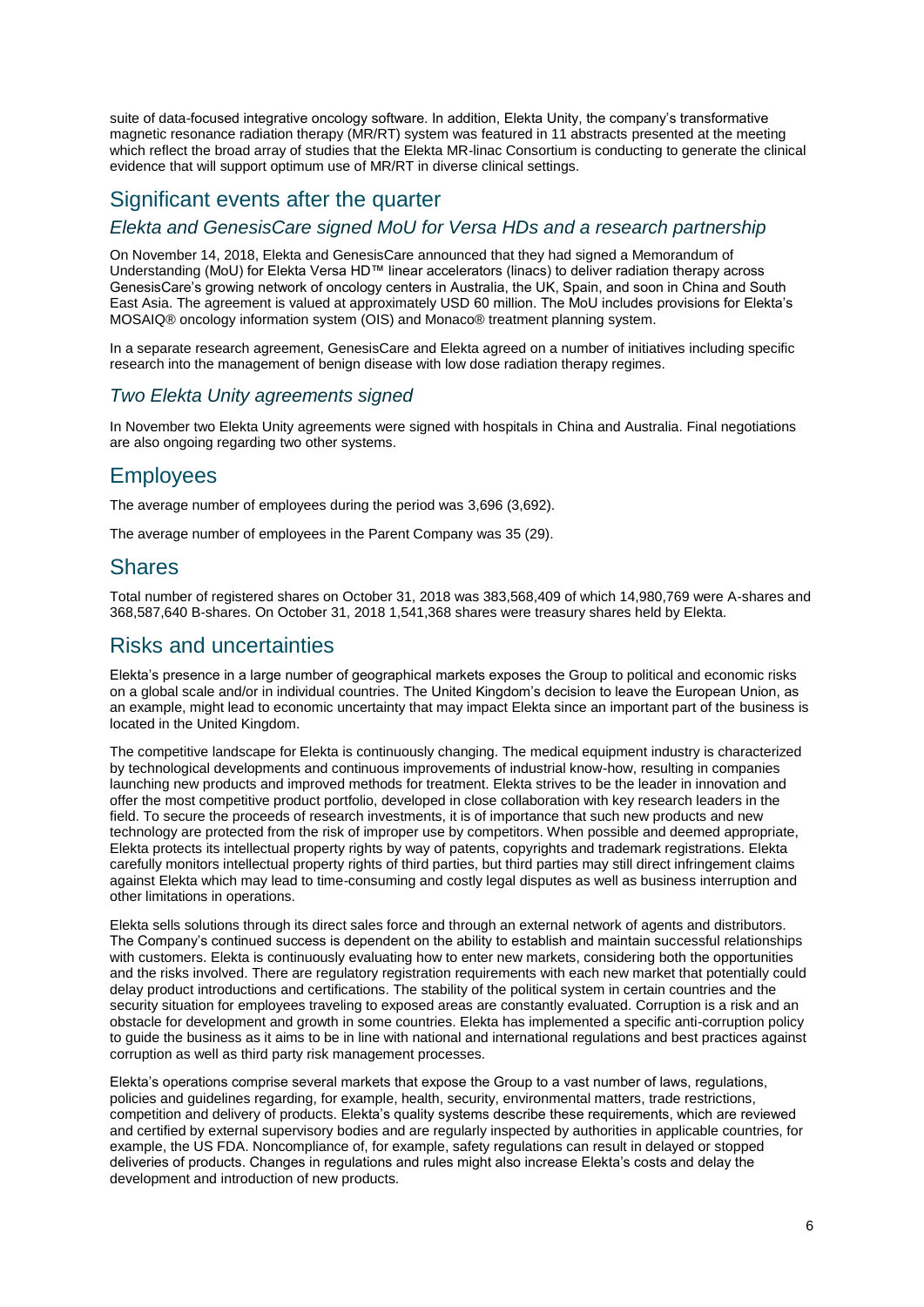Elekta depends also on the capability of producing advanced medical equipment, which requires highly qualified personnel. The Company's ability to attract and retain qualified personnel and management has a significant impact on the future success of the Group.

Weak economic development and high levels of public debt might, in some markets, mean less availability of financing for private customers and reduced future healthcare spending by governments. Political decisions that could impact the healthcare reimbursement systems also constitute a risk factor. Elekta's ability to commercialize products is dependent on the reimbursement level that hospitals and clinics can obtain for different types of treatments. Alterations in the existing reimbursement systems related to medical products, or implementation of new regulations, might impact future product mix in specific markets.

Elekta's delivery of treatment equipment relies largely on customers' readiness to receive the delivery at site. Depending on contractual payment terms, a delay can result in postponed invoicing and affect timing of revenue recognition. The Group's credit risks are normally limited since customer operations are, to a large extent, financed either directly or indirectly by public funds.

Elekta depends on a number of suppliers for components. There is a risk that delivery difficulties might occur due to circumstances beyond Elekta's control. Critical suppliers are regularly followed up regarding delivery precision and quality of components.

Elekta's operations within research and development, production, distribution, marketing and administration depend on a large number of advanced IT systems and IT solutions. Routines and procedures are applied in order to protect the hardware, software and information against damages, manipulations, loss or incorrect use. If these systems and solutions should be affected by any interference resulting in loss of information it might have a negative impact on Elekta's operations, result and financial position.

In its operations, Elekta is subject to a number of financial risks primarily related to exchange rate fluctuations. In the short term, the effect of currency movements is reduced through forward contracts. Hedging is conducted on the basis of expected net sales over a period of up to 24 months. The scope of the hedging is determined by the Company's assessment of currency risks. Risk exposure is regulated through a financial policy established by the Board of Directors. The overall responsibility for handling the Group's financial risks and developing methods and guidelines for dealing with financial risks, rests with the executive management and the finance function. For more detailed information regarding these risks, see Note 2 in the Annual Report 2017/18.

The Board of Directors and CEO declare that the undersigned interim report provides a fair overview of the parent company's and Group's operations, their financial position and performance, and describes material risks and uncertainties facing the parent company and other companies in the Group.

Stockholm, November 28, 2018

| Laurent Leksell         | Birgitta Stymne Göransson | <b>Wolfgang Reim</b> |
|-------------------------|---------------------------|----------------------|
| Chairman of the board   | Member of the board       | Member of the board  |
| Caroline Leksell Cooke  | Johan Malmquist           | Jan Secher           |
| Member of the board     | Member of the board       | Member of the board  |
| Annika Espander Jansson | <b>Tomas Puusepp</b>      | Cecilia Wikström     |
| Member of the board     | Member of the board       | Member of the board  |
|                         |                           |                      |

Richard Hausmann *CEO and President*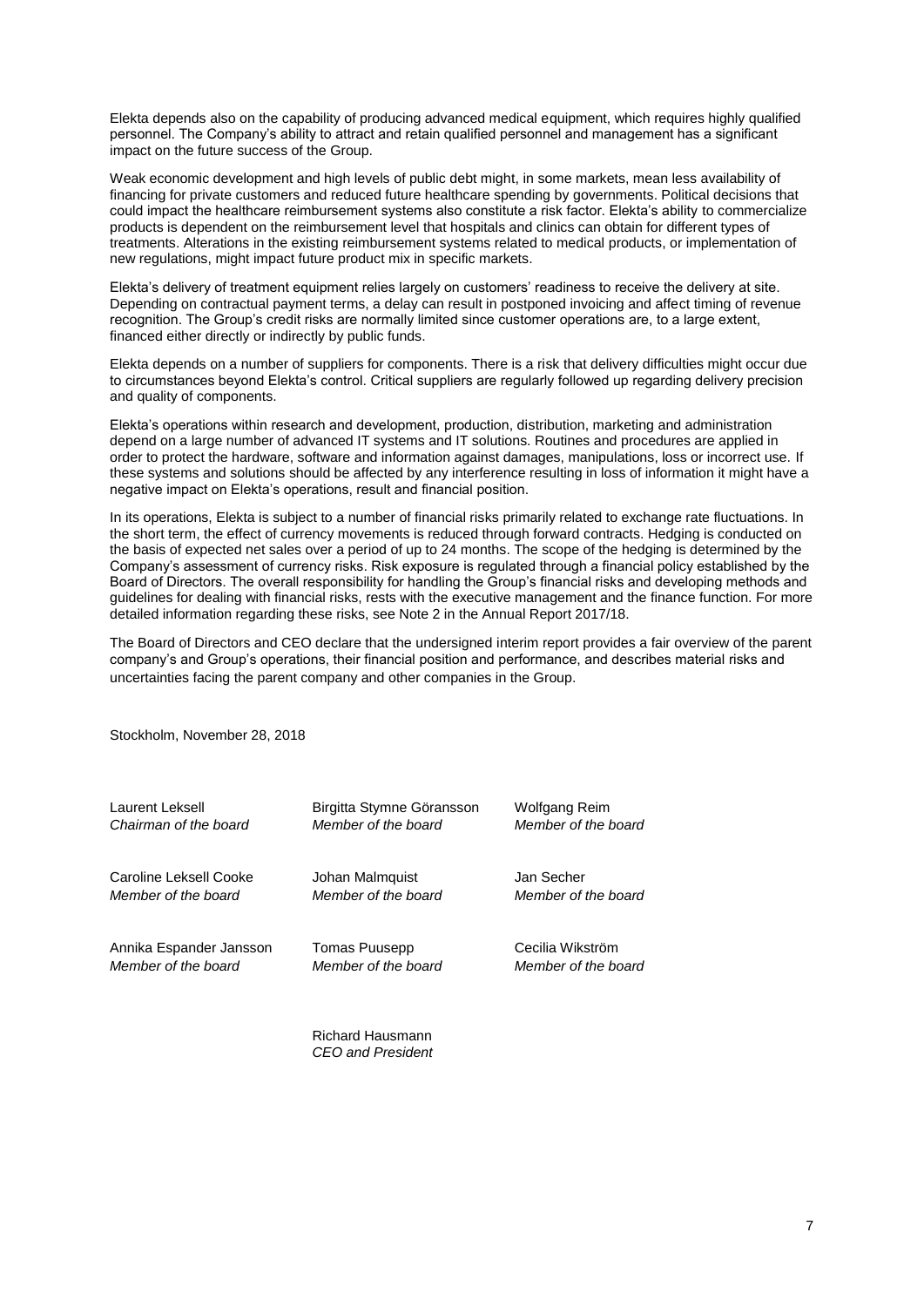

# Auditor's Review Report

Elekta AB (publ). reg. no. 556170-4015

## *Introduction*

We have reviewed the condensed interim financial information (interim report) of Elekta AB (publ) as of 31 October 2018 and the six-month period then ended. The board of directors and the CEO are responsible for the preparation and presentation of the interim financial information in accordance with IAS 34 and the Swedish Annual Accounts Act. Our responsibility is to express a conclusion on this interim report based on our review.

## *Scope of Review*

We conducted our review in accordance with the International Standard on Review Engagements ISRE 2410, Review of Interim Report Performed by the Independent Auditor of the Entity. A review consists of making inquiries, primarily of persons responsible for financial and accounting matters, and applying analytical and other review procedures. A review is substantially less in scope than an audit conducted in accordance with International Standards on Auditing, ISA, and other generally accepted auditing standards in Sweden. The procedures performed in a review do not enable us to obtain assurance that we would become aware of all significant matters that might be identified in an audit. Accordingly, we do not express an audit opinion.

## *Conclusion*

Based on our review, nothing has come to our attention that causes us to believe that the interim report is not prepared, in all material respects, in accordance with IAS 34 and the Swedish Annual Accounts Act, regarding the Group, and with the Swedish Annual Accounts Act, regarding the Parent Company.

Stockholm, November 28, 2018 PricewaterhouseCoopers AB

Johan Engstam Authorized Public Accountant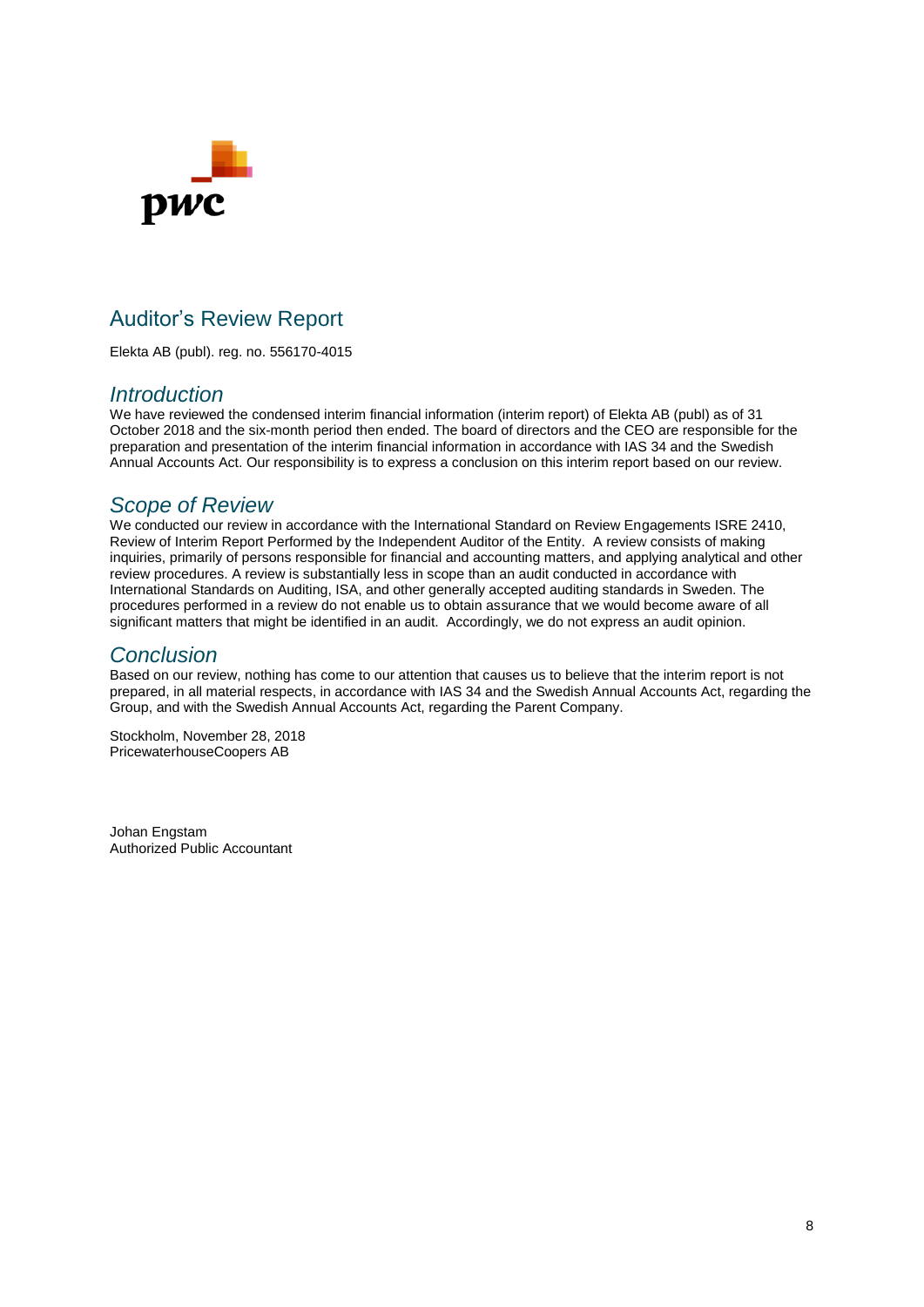#### CONSOLIDATED INCOME STATEMENT AND STATEMENT OF COMPREHENSIVE INCOME

| 2017/18<br><b>SEK M</b><br>2018/19<br>2018/19<br>2017/18<br>2017/18<br>rolling<br>3,330<br>2,903<br>6,149<br>11,573<br>Net sales<br>5,407<br>12,314<br>$-1,953$<br>$-1,644$<br>$-3,669$<br>$-2,987$<br>$-6,517$<br>Cost of products sold<br>$-7,198$<br>1,377<br>1,259<br>2,480<br>2,420<br>5,116<br>5,056<br>Gross income<br>$-320$<br>$-300$<br>$-605$<br>$-1,248$<br>$-1,208$<br>Selling expenses<br>-644<br>$-237$<br>$-224$<br>$-501$<br>$-467$<br>$-983$<br>$-949$<br>Administrative expenses<br>$-411$<br>$-282$<br>$-776$<br>$-598$<br>$-1,273$<br>$-1,095$<br>R&D expenses<br>Other operating income and expenses<br>-8<br>-8<br>57<br>$-13$<br>70<br>$\Omega$<br>$-16$<br>72<br>-9<br>$-4$<br>14<br>42<br>Exchange rate differences<br>440<br>393<br>631<br>721<br>1,754<br>1,845<br><b>Operating result</b><br>Result from participations in associates<br>3<br>1<br>6<br>3<br>-7<br>-4<br>15<br>23<br>16<br>33<br>76<br>67<br>Interest income<br>$-92$<br>$-97$<br>$-225$<br>$-47$<br>$-52$<br>$-220$<br>Interest expenses and similar items<br>2<br>0<br>$-1$<br>Exchange rate differences<br>$\Omega$<br>2<br>1<br>365<br>407<br>577<br>650<br>Profit before tax<br>1,609<br>1,681<br>$-80$<br>$-102$<br>$-127$<br>$-145$<br>$-314$<br>$-333$<br>Income taxes<br>284<br>450<br>504<br>1,348<br>305<br>1,294<br>Net income<br>Net income attributable to:<br>Parent Company shareholders<br>285<br>305<br>451<br>504<br>1,295<br>1,348<br>Non-controlling interests<br>0<br>0<br>$\mathbf 0$<br>$\Omega$<br>$\Omega$<br>0<br>Earnings per share before dilution, SEK<br>0.75<br>0.80<br>1.18<br>1.32<br>3.39<br>3.53<br>0.75<br>0.80<br>1.18<br>1.32<br>3.39<br>3.53<br>Earnings per share after dilution, SEK<br>STATEMENT OF COMPREHENSIVE INCOME<br><b>SEK M</b><br>284<br>305<br>450<br>504<br>1,294<br>1,348<br>Net income<br>Other comprehensive income:<br>Items that will not be reclassified to the income statement:<br>$-19$<br>$-19$<br>Remeasurements of defined benefit pension plans<br>5<br>Tax<br>5<br>Total items that will not be reclassified to the income statement<br>$-14$<br>$-14$<br>Items that subsequently may be reclassified to the income statement:<br>Revaluation of cash flow hedges<br>$-109$<br>$-187$<br>38<br>$-229$<br>-8<br>-5<br>148<br>$-26$<br>$-96$<br>475<br>Translation differences from foreign operations<br>188<br>545<br>22<br>$\overline{c}$<br>$\overline{2}$<br>36<br>-8<br>45<br>Tax<br>Total items that subsequently may be reclassified to the income statement<br>100<br>$-177$<br>$-66$<br>361<br>472<br>141<br>100<br>$-66$<br>347<br>Other comprehensive income for the period<br>141<br>$-177$<br>458<br>384<br>447<br>274<br>438<br>Total comprehensive income for the period<br>1,641<br>1,806<br>Comprehensive income attributable to: | <b>INCOME STATEMENT</b>     | Q2  | Q2  | May - Oct | May - Oct | 12 months | May - Apr |
|---------------------------------------------------------------------------------------------------------------------------------------------------------------------------------------------------------------------------------------------------------------------------------------------------------------------------------------------------------------------------------------------------------------------------------------------------------------------------------------------------------------------------------------------------------------------------------------------------------------------------------------------------------------------------------------------------------------------------------------------------------------------------------------------------------------------------------------------------------------------------------------------------------------------------------------------------------------------------------------------------------------------------------------------------------------------------------------------------------------------------------------------------------------------------------------------------------------------------------------------------------------------------------------------------------------------------------------------------------------------------------------------------------------------------------------------------------------------------------------------------------------------------------------------------------------------------------------------------------------------------------------------------------------------------------------------------------------------------------------------------------------------------------------------------------------------------------------------------------------------------------------------------------------------------------------------------------------------------------------------------------------------------------------------------------------------------------------------------------------------------------------------------------------------------------------------------------------------------------------------------------------------------------------------------------------------------------------------------------------------------------------------------------------------------------------------------------------------------------------------------------------------------------------------------------------------------------------------------------------------------------------------------------------------------------------------------------------------------------------------------------------------------------------------------------------------|-----------------------------|-----|-----|-----------|-----------|-----------|-----------|
|                                                                                                                                                                                                                                                                                                                                                                                                                                                                                                                                                                                                                                                                                                                                                                                                                                                                                                                                                                                                                                                                                                                                                                                                                                                                                                                                                                                                                                                                                                                                                                                                                                                                                                                                                                                                                                                                                                                                                                                                                                                                                                                                                                                                                                                                                                                                                                                                                                                                                                                                                                                                                                                                                                                                                                                                                     |                             |     |     |           |           |           |           |
|                                                                                                                                                                                                                                                                                                                                                                                                                                                                                                                                                                                                                                                                                                                                                                                                                                                                                                                                                                                                                                                                                                                                                                                                                                                                                                                                                                                                                                                                                                                                                                                                                                                                                                                                                                                                                                                                                                                                                                                                                                                                                                                                                                                                                                                                                                                                                                                                                                                                                                                                                                                                                                                                                                                                                                                                                     |                             |     |     |           |           |           |           |
|                                                                                                                                                                                                                                                                                                                                                                                                                                                                                                                                                                                                                                                                                                                                                                                                                                                                                                                                                                                                                                                                                                                                                                                                                                                                                                                                                                                                                                                                                                                                                                                                                                                                                                                                                                                                                                                                                                                                                                                                                                                                                                                                                                                                                                                                                                                                                                                                                                                                                                                                                                                                                                                                                                                                                                                                                     |                             |     |     |           |           |           |           |
|                                                                                                                                                                                                                                                                                                                                                                                                                                                                                                                                                                                                                                                                                                                                                                                                                                                                                                                                                                                                                                                                                                                                                                                                                                                                                                                                                                                                                                                                                                                                                                                                                                                                                                                                                                                                                                                                                                                                                                                                                                                                                                                                                                                                                                                                                                                                                                                                                                                                                                                                                                                                                                                                                                                                                                                                                     |                             |     |     |           |           |           |           |
|                                                                                                                                                                                                                                                                                                                                                                                                                                                                                                                                                                                                                                                                                                                                                                                                                                                                                                                                                                                                                                                                                                                                                                                                                                                                                                                                                                                                                                                                                                                                                                                                                                                                                                                                                                                                                                                                                                                                                                                                                                                                                                                                                                                                                                                                                                                                                                                                                                                                                                                                                                                                                                                                                                                                                                                                                     |                             |     |     |           |           |           |           |
|                                                                                                                                                                                                                                                                                                                                                                                                                                                                                                                                                                                                                                                                                                                                                                                                                                                                                                                                                                                                                                                                                                                                                                                                                                                                                                                                                                                                                                                                                                                                                                                                                                                                                                                                                                                                                                                                                                                                                                                                                                                                                                                                                                                                                                                                                                                                                                                                                                                                                                                                                                                                                                                                                                                                                                                                                     |                             |     |     |           |           |           |           |
|                                                                                                                                                                                                                                                                                                                                                                                                                                                                                                                                                                                                                                                                                                                                                                                                                                                                                                                                                                                                                                                                                                                                                                                                                                                                                                                                                                                                                                                                                                                                                                                                                                                                                                                                                                                                                                                                                                                                                                                                                                                                                                                                                                                                                                                                                                                                                                                                                                                                                                                                                                                                                                                                                                                                                                                                                     |                             |     |     |           |           |           |           |
|                                                                                                                                                                                                                                                                                                                                                                                                                                                                                                                                                                                                                                                                                                                                                                                                                                                                                                                                                                                                                                                                                                                                                                                                                                                                                                                                                                                                                                                                                                                                                                                                                                                                                                                                                                                                                                                                                                                                                                                                                                                                                                                                                                                                                                                                                                                                                                                                                                                                                                                                                                                                                                                                                                                                                                                                                     |                             |     |     |           |           |           |           |
|                                                                                                                                                                                                                                                                                                                                                                                                                                                                                                                                                                                                                                                                                                                                                                                                                                                                                                                                                                                                                                                                                                                                                                                                                                                                                                                                                                                                                                                                                                                                                                                                                                                                                                                                                                                                                                                                                                                                                                                                                                                                                                                                                                                                                                                                                                                                                                                                                                                                                                                                                                                                                                                                                                                                                                                                                     |                             |     |     |           |           |           |           |
|                                                                                                                                                                                                                                                                                                                                                                                                                                                                                                                                                                                                                                                                                                                                                                                                                                                                                                                                                                                                                                                                                                                                                                                                                                                                                                                                                                                                                                                                                                                                                                                                                                                                                                                                                                                                                                                                                                                                                                                                                                                                                                                                                                                                                                                                                                                                                                                                                                                                                                                                                                                                                                                                                                                                                                                                                     |                             |     |     |           |           |           |           |
|                                                                                                                                                                                                                                                                                                                                                                                                                                                                                                                                                                                                                                                                                                                                                                                                                                                                                                                                                                                                                                                                                                                                                                                                                                                                                                                                                                                                                                                                                                                                                                                                                                                                                                                                                                                                                                                                                                                                                                                                                                                                                                                                                                                                                                                                                                                                                                                                                                                                                                                                                                                                                                                                                                                                                                                                                     |                             |     |     |           |           |           |           |
|                                                                                                                                                                                                                                                                                                                                                                                                                                                                                                                                                                                                                                                                                                                                                                                                                                                                                                                                                                                                                                                                                                                                                                                                                                                                                                                                                                                                                                                                                                                                                                                                                                                                                                                                                                                                                                                                                                                                                                                                                                                                                                                                                                                                                                                                                                                                                                                                                                                                                                                                                                                                                                                                                                                                                                                                                     |                             |     |     |           |           |           |           |
|                                                                                                                                                                                                                                                                                                                                                                                                                                                                                                                                                                                                                                                                                                                                                                                                                                                                                                                                                                                                                                                                                                                                                                                                                                                                                                                                                                                                                                                                                                                                                                                                                                                                                                                                                                                                                                                                                                                                                                                                                                                                                                                                                                                                                                                                                                                                                                                                                                                                                                                                                                                                                                                                                                                                                                                                                     |                             |     |     |           |           |           |           |
|                                                                                                                                                                                                                                                                                                                                                                                                                                                                                                                                                                                                                                                                                                                                                                                                                                                                                                                                                                                                                                                                                                                                                                                                                                                                                                                                                                                                                                                                                                                                                                                                                                                                                                                                                                                                                                                                                                                                                                                                                                                                                                                                                                                                                                                                                                                                                                                                                                                                                                                                                                                                                                                                                                                                                                                                                     |                             |     |     |           |           |           |           |
|                                                                                                                                                                                                                                                                                                                                                                                                                                                                                                                                                                                                                                                                                                                                                                                                                                                                                                                                                                                                                                                                                                                                                                                                                                                                                                                                                                                                                                                                                                                                                                                                                                                                                                                                                                                                                                                                                                                                                                                                                                                                                                                                                                                                                                                                                                                                                                                                                                                                                                                                                                                                                                                                                                                                                                                                                     |                             |     |     |           |           |           |           |
|                                                                                                                                                                                                                                                                                                                                                                                                                                                                                                                                                                                                                                                                                                                                                                                                                                                                                                                                                                                                                                                                                                                                                                                                                                                                                                                                                                                                                                                                                                                                                                                                                                                                                                                                                                                                                                                                                                                                                                                                                                                                                                                                                                                                                                                                                                                                                                                                                                                                                                                                                                                                                                                                                                                                                                                                                     |                             |     |     |           |           |           |           |
|                                                                                                                                                                                                                                                                                                                                                                                                                                                                                                                                                                                                                                                                                                                                                                                                                                                                                                                                                                                                                                                                                                                                                                                                                                                                                                                                                                                                                                                                                                                                                                                                                                                                                                                                                                                                                                                                                                                                                                                                                                                                                                                                                                                                                                                                                                                                                                                                                                                                                                                                                                                                                                                                                                                                                                                                                     |                             |     |     |           |           |           |           |
|                                                                                                                                                                                                                                                                                                                                                                                                                                                                                                                                                                                                                                                                                                                                                                                                                                                                                                                                                                                                                                                                                                                                                                                                                                                                                                                                                                                                                                                                                                                                                                                                                                                                                                                                                                                                                                                                                                                                                                                                                                                                                                                                                                                                                                                                                                                                                                                                                                                                                                                                                                                                                                                                                                                                                                                                                     |                             |     |     |           |           |           |           |
|                                                                                                                                                                                                                                                                                                                                                                                                                                                                                                                                                                                                                                                                                                                                                                                                                                                                                                                                                                                                                                                                                                                                                                                                                                                                                                                                                                                                                                                                                                                                                                                                                                                                                                                                                                                                                                                                                                                                                                                                                                                                                                                                                                                                                                                                                                                                                                                                                                                                                                                                                                                                                                                                                                                                                                                                                     |                             |     |     |           |           |           |           |
|                                                                                                                                                                                                                                                                                                                                                                                                                                                                                                                                                                                                                                                                                                                                                                                                                                                                                                                                                                                                                                                                                                                                                                                                                                                                                                                                                                                                                                                                                                                                                                                                                                                                                                                                                                                                                                                                                                                                                                                                                                                                                                                                                                                                                                                                                                                                                                                                                                                                                                                                                                                                                                                                                                                                                                                                                     |                             |     |     |           |           |           |           |
|                                                                                                                                                                                                                                                                                                                                                                                                                                                                                                                                                                                                                                                                                                                                                                                                                                                                                                                                                                                                                                                                                                                                                                                                                                                                                                                                                                                                                                                                                                                                                                                                                                                                                                                                                                                                                                                                                                                                                                                                                                                                                                                                                                                                                                                                                                                                                                                                                                                                                                                                                                                                                                                                                                                                                                                                                     |                             |     |     |           |           |           |           |
|                                                                                                                                                                                                                                                                                                                                                                                                                                                                                                                                                                                                                                                                                                                                                                                                                                                                                                                                                                                                                                                                                                                                                                                                                                                                                                                                                                                                                                                                                                                                                                                                                                                                                                                                                                                                                                                                                                                                                                                                                                                                                                                                                                                                                                                                                                                                                                                                                                                                                                                                                                                                                                                                                                                                                                                                                     |                             |     |     |           |           |           |           |
|                                                                                                                                                                                                                                                                                                                                                                                                                                                                                                                                                                                                                                                                                                                                                                                                                                                                                                                                                                                                                                                                                                                                                                                                                                                                                                                                                                                                                                                                                                                                                                                                                                                                                                                                                                                                                                                                                                                                                                                                                                                                                                                                                                                                                                                                                                                                                                                                                                                                                                                                                                                                                                                                                                                                                                                                                     |                             |     |     |           |           |           |           |
|                                                                                                                                                                                                                                                                                                                                                                                                                                                                                                                                                                                                                                                                                                                                                                                                                                                                                                                                                                                                                                                                                                                                                                                                                                                                                                                                                                                                                                                                                                                                                                                                                                                                                                                                                                                                                                                                                                                                                                                                                                                                                                                                                                                                                                                                                                                                                                                                                                                                                                                                                                                                                                                                                                                                                                                                                     |                             |     |     |           |           |           |           |
|                                                                                                                                                                                                                                                                                                                                                                                                                                                                                                                                                                                                                                                                                                                                                                                                                                                                                                                                                                                                                                                                                                                                                                                                                                                                                                                                                                                                                                                                                                                                                                                                                                                                                                                                                                                                                                                                                                                                                                                                                                                                                                                                                                                                                                                                                                                                                                                                                                                                                                                                                                                                                                                                                                                                                                                                                     |                             |     |     |           |           |           |           |
|                                                                                                                                                                                                                                                                                                                                                                                                                                                                                                                                                                                                                                                                                                                                                                                                                                                                                                                                                                                                                                                                                                                                                                                                                                                                                                                                                                                                                                                                                                                                                                                                                                                                                                                                                                                                                                                                                                                                                                                                                                                                                                                                                                                                                                                                                                                                                                                                                                                                                                                                                                                                                                                                                                                                                                                                                     |                             |     |     |           |           |           |           |
|                                                                                                                                                                                                                                                                                                                                                                                                                                                                                                                                                                                                                                                                                                                                                                                                                                                                                                                                                                                                                                                                                                                                                                                                                                                                                                                                                                                                                                                                                                                                                                                                                                                                                                                                                                                                                                                                                                                                                                                                                                                                                                                                                                                                                                                                                                                                                                                                                                                                                                                                                                                                                                                                                                                                                                                                                     |                             |     |     |           |           |           |           |
|                                                                                                                                                                                                                                                                                                                                                                                                                                                                                                                                                                                                                                                                                                                                                                                                                                                                                                                                                                                                                                                                                                                                                                                                                                                                                                                                                                                                                                                                                                                                                                                                                                                                                                                                                                                                                                                                                                                                                                                                                                                                                                                                                                                                                                                                                                                                                                                                                                                                                                                                                                                                                                                                                                                                                                                                                     |                             |     |     |           |           |           |           |
|                                                                                                                                                                                                                                                                                                                                                                                                                                                                                                                                                                                                                                                                                                                                                                                                                                                                                                                                                                                                                                                                                                                                                                                                                                                                                                                                                                                                                                                                                                                                                                                                                                                                                                                                                                                                                                                                                                                                                                                                                                                                                                                                                                                                                                                                                                                                                                                                                                                                                                                                                                                                                                                                                                                                                                                                                     |                             |     |     |           |           |           |           |
|                                                                                                                                                                                                                                                                                                                                                                                                                                                                                                                                                                                                                                                                                                                                                                                                                                                                                                                                                                                                                                                                                                                                                                                                                                                                                                                                                                                                                                                                                                                                                                                                                                                                                                                                                                                                                                                                                                                                                                                                                                                                                                                                                                                                                                                                                                                                                                                                                                                                                                                                                                                                                                                                                                                                                                                                                     |                             |     |     |           |           |           |           |
|                                                                                                                                                                                                                                                                                                                                                                                                                                                                                                                                                                                                                                                                                                                                                                                                                                                                                                                                                                                                                                                                                                                                                                                                                                                                                                                                                                                                                                                                                                                                                                                                                                                                                                                                                                                                                                                                                                                                                                                                                                                                                                                                                                                                                                                                                                                                                                                                                                                                                                                                                                                                                                                                                                                                                                                                                     |                             |     |     |           |           |           |           |
|                                                                                                                                                                                                                                                                                                                                                                                                                                                                                                                                                                                                                                                                                                                                                                                                                                                                                                                                                                                                                                                                                                                                                                                                                                                                                                                                                                                                                                                                                                                                                                                                                                                                                                                                                                                                                                                                                                                                                                                                                                                                                                                                                                                                                                                                                                                                                                                                                                                                                                                                                                                                                                                                                                                                                                                                                     |                             |     |     |           |           |           |           |
|                                                                                                                                                                                                                                                                                                                                                                                                                                                                                                                                                                                                                                                                                                                                                                                                                                                                                                                                                                                                                                                                                                                                                                                                                                                                                                                                                                                                                                                                                                                                                                                                                                                                                                                                                                                                                                                                                                                                                                                                                                                                                                                                                                                                                                                                                                                                                                                                                                                                                                                                                                                                                                                                                                                                                                                                                     |                             |     |     |           |           |           |           |
|                                                                                                                                                                                                                                                                                                                                                                                                                                                                                                                                                                                                                                                                                                                                                                                                                                                                                                                                                                                                                                                                                                                                                                                                                                                                                                                                                                                                                                                                                                                                                                                                                                                                                                                                                                                                                                                                                                                                                                                                                                                                                                                                                                                                                                                                                                                                                                                                                                                                                                                                                                                                                                                                                                                                                                                                                     |                             |     |     |           |           |           |           |
|                                                                                                                                                                                                                                                                                                                                                                                                                                                                                                                                                                                                                                                                                                                                                                                                                                                                                                                                                                                                                                                                                                                                                                                                                                                                                                                                                                                                                                                                                                                                                                                                                                                                                                                                                                                                                                                                                                                                                                                                                                                                                                                                                                                                                                                                                                                                                                                                                                                                                                                                                                                                                                                                                                                                                                                                                     |                             |     |     |           |           |           |           |
|                                                                                                                                                                                                                                                                                                                                                                                                                                                                                                                                                                                                                                                                                                                                                                                                                                                                                                                                                                                                                                                                                                                                                                                                                                                                                                                                                                                                                                                                                                                                                                                                                                                                                                                                                                                                                                                                                                                                                                                                                                                                                                                                                                                                                                                                                                                                                                                                                                                                                                                                                                                                                                                                                                                                                                                                                     |                             |     |     |           |           |           |           |
|                                                                                                                                                                                                                                                                                                                                                                                                                                                                                                                                                                                                                                                                                                                                                                                                                                                                                                                                                                                                                                                                                                                                                                                                                                                                                                                                                                                                                                                                                                                                                                                                                                                                                                                                                                                                                                                                                                                                                                                                                                                                                                                                                                                                                                                                                                                                                                                                                                                                                                                                                                                                                                                                                                                                                                                                                     |                             |     |     |           |           |           |           |
|                                                                                                                                                                                                                                                                                                                                                                                                                                                                                                                                                                                                                                                                                                                                                                                                                                                                                                                                                                                                                                                                                                                                                                                                                                                                                                                                                                                                                                                                                                                                                                                                                                                                                                                                                                                                                                                                                                                                                                                                                                                                                                                                                                                                                                                                                                                                                                                                                                                                                                                                                                                                                                                                                                                                                                                                                     |                             |     |     |           |           |           |           |
|                                                                                                                                                                                                                                                                                                                                                                                                                                                                                                                                                                                                                                                                                                                                                                                                                                                                                                                                                                                                                                                                                                                                                                                                                                                                                                                                                                                                                                                                                                                                                                                                                                                                                                                                                                                                                                                                                                                                                                                                                                                                                                                                                                                                                                                                                                                                                                                                                                                                                                                                                                                                                                                                                                                                                                                                                     |                             |     |     |           |           |           |           |
|                                                                                                                                                                                                                                                                                                                                                                                                                                                                                                                                                                                                                                                                                                                                                                                                                                                                                                                                                                                                                                                                                                                                                                                                                                                                                                                                                                                                                                                                                                                                                                                                                                                                                                                                                                                                                                                                                                                                                                                                                                                                                                                                                                                                                                                                                                                                                                                                                                                                                                                                                                                                                                                                                                                                                                                                                     | Parent Company shareholders | 384 | 447 | 274       | 438       | 1,642     | 1,806     |
| $\mathbf 0$<br>$\Omega$<br>$\mathbf 0$<br>Non-controlling interests<br>$\Omega$                                                                                                                                                                                                                                                                                                                                                                                                                                                                                                                                                                                                                                                                                                                                                                                                                                                                                                                                                                                                                                                                                                                                                                                                                                                                                                                                                                                                                                                                                                                                                                                                                                                                                                                                                                                                                                                                                                                                                                                                                                                                                                                                                                                                                                                                                                                                                                                                                                                                                                                                                                                                                                                                                                                                     |                             |     |     |           |           |           |           |

#### RESULT OVERVIEW

|                                          | Q <sub>2</sub> | Q2        | May - Oct | May - Oct | 12 months | May - Apr |
|------------------------------------------|----------------|-----------|-----------|-----------|-----------|-----------|
| SEK M                                    | 2018/19        | 2017/18   | 2018/19   | 2017/18   | rolling   | 2017/18   |
| <b>Operating result/EBIT</b>             | 393            | 440       | 631       | 7211      | 1.754     | 1.845     |
| Amortization:                            |                |           |           |           |           |           |
| Capitalized development costs            | 176            | 96        | 297       | 207       | 499       | 408       |
| Assets relating to business combinations | 32             | <b>30</b> | 59        | 59        | 116       | 116       |
| <b>EBITA</b>                             | 601            | 566       | 987       | 987       | 2.369     | 2,369     |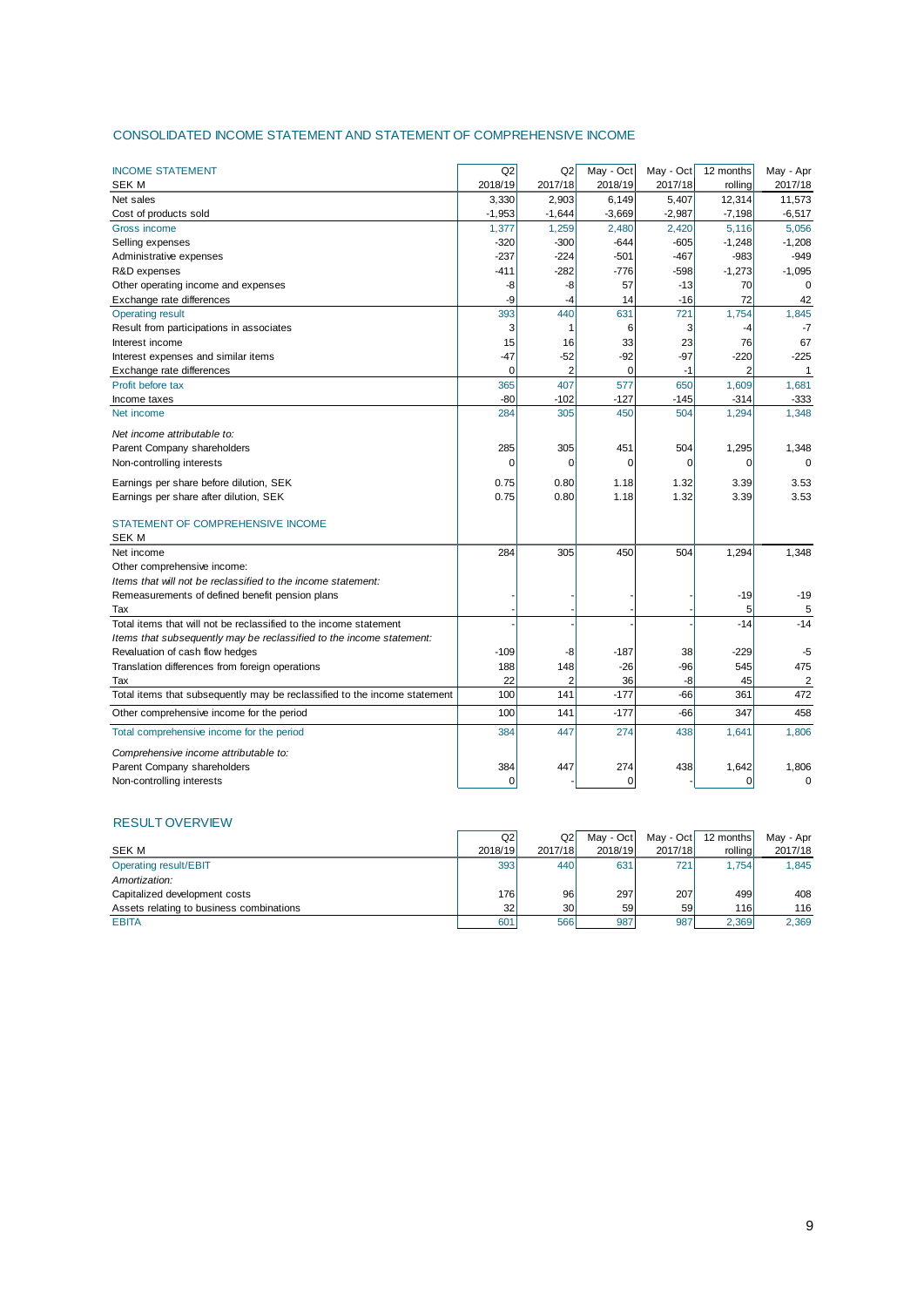## CONSOLIDATED BALANCE SHEET

|                                         | Oct 31 | Oct 31 | Apr 30 |
|-----------------------------------------|--------|--------|--------|
| <b>SEK M</b>                            | 2018   | 2017   | 2018   |
| Non-current assets                      |        |        |        |
| Intangible assets                       | 9,224  | 8,541  | 9,175  |
| Tangible fixed assets                   | 873    | 812    | 895    |
| <b>Financial assets</b>                 | 296    | 279    | 261    |
| Deferred tax assets                     | 356    | 441    | 350    |
| <b>Total non-current assets</b>         | 10,749 | 10,074 | 10,681 |
| <b>Current assets</b>                   |        |        |        |
| Inventories                             | 2,463  | 2,355  | 2,560  |
| Accounts receivable                     | 2,982  | 3,120  | 3,402  |
| Accrued income                          | 1,420  | 1,012  | 1,160  |
| Current tax assets                      | 178    | 157    | 177    |
| Derivative financial instruments        | 18     | 155    | 170    |
| Other current receivables               | 1,166  | 1,072  | 1,068  |
| Short-term investments                  | 47     | 90     | 83     |
| Cash and cash equivalents               | 3,622  | 3,124  | 4,458  |
| <b>Total current assets</b>             | 11,895 | 11,084 | 13,080 |
| <b>Total assets</b>                     | 22,645 | 21,158 | 23,760 |
| Elekta's owners' equity                 | 6,970  | 5,816  | 6,987  |
| Non-controlling interests               | 0      | 0      | 0      |
| <b>Total equity</b>                     | 6,970  | 5,816  | 6,987  |
| Non-current liabilities                 |        |        |        |
| Long-term interest-bearing liabilities  | 4,422  | 4,726  | 4,369  |
| Deferred tax liabilities                | 537    | 554    | 511    |
| Long-term provisions                    | 172    | 165    | 158    |
| Other long-term liabilities             | 84     | 5      | 63     |
| <b>Total non-current liabilities</b>    | 5,215  | 5,450  | 5,102  |
| <b>Current liabilities</b>              |        |        |        |
| Short-term interest-bearing liabilities | 536    | 423    | 975    |
| Accounts payable                        | 1,111  | 970    | 1,132  |
| Advances from customers                 | 4,652  | 4,720  | 5,316  |
| Prepaid income                          | 1,910  | 1,774  | 1,990  |
| Accrued expenses                        | 1,570  | 1,510  | 1,662  |
| Current tax liabilities                 | 112    | 89     | 107    |
| Short-term provisions                   | 157    | 154    | 186    |
| Derivative financial instruments        | 153    | 21     | 46     |
| Other current liabilities               | 258    | 230    | 257    |
| <b>Total current liabilities</b>        | 10,460 | 9,892  | 11,671 |
| Total equity and liabilities            | 22,645 | 21,158 | 23,760 |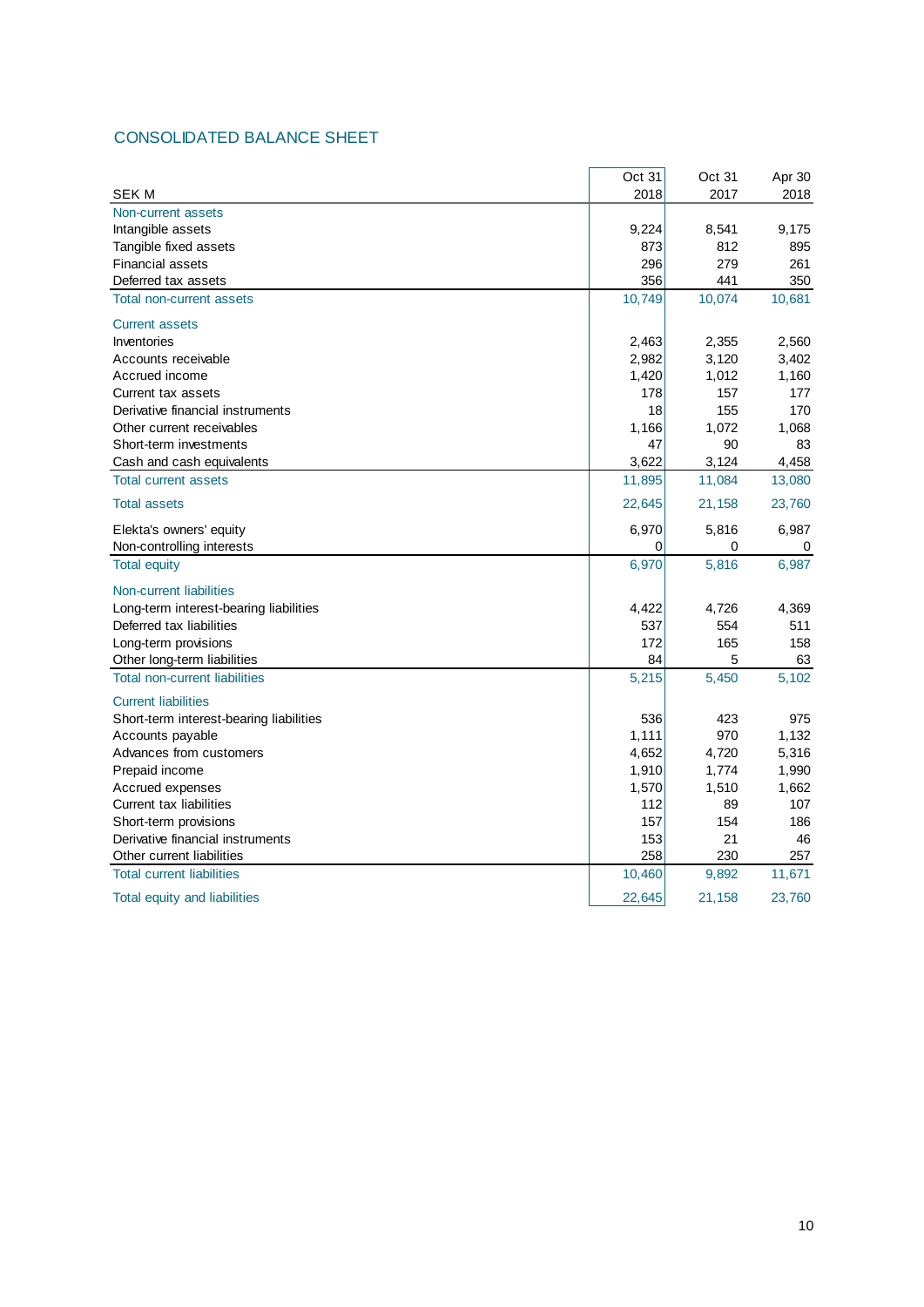#### CASH FLOW

|                                                          | Q2       | Q2      | May - Oct | May - Oct | 12 months | May - Apr |
|----------------------------------------------------------|----------|---------|-----------|-----------|-----------|-----------|
| <b>SEK M</b>                                             | 2018/19  | 2017/18 | 2018/19   | 2017/18   | rolling   | 2017/18   |
| Profit before tax                                        | 365      | 407     | 577       | 650       | 1,609     | 1,681     |
| Amortization and depreciation                            | 246      | 163     | 435       | 339       | 771       | 675       |
| Interest net                                             | 22       | 22      | 39        | 50        | 85        | 96        |
| Other non-cash items                                     | 14       | 4       | $-29$     | $-13$     | 238       | 254       |
| Interest received and paid                               | $-7$     | $-5$    | $-44$     | $-51$     | $-91$     | $-98$     |
| Income taxes paid                                        | $-47$    | $-32$   | $-69$     | $-110$    | $-210$    | $-250$    |
| Operating cash flow                                      | 592      | 558     | 910       | 865       | 2,402     | 2,357     |
| Increase (-)/decrease (+) in inventories                 | 72       | $-48$   | 30        | $-103$    | 8         | $-125$    |
| Increase (-)/decrease (+) in operating receivables       | $-270$   | $-216$  | $-2$      | $97 *$    | $-121$ *  | $-21$ *   |
| Increase (+)/decrease (-) in operating liabilities       | 118      | 109     | $-807$    | $-381$    | $-234$    | 192       |
| Change in working capital                                | $-81$    | $-155$  | $-780$    | $-387$    | $-346$    | 47        |
| Cash flow from operating activities                      | 512      | 404     | 130       | 478       | 2,056     | 2,404     |
| Investments intangible assets                            | $-106$   | $-147$  | $-235$    | $-274$    | $-603$    | $-642$    |
| Investments other assets                                 | $-39$    | $-67$   | $-70$     | $-111$    | $-170$    | $-212$    |
| Sale of fixed assets                                     | $\Omega$ | $37*$   | $\Omega$  | 37'       | 1         | 38        |
| Continuous investments                                   | $-145$   | $-177$  | $-305$    | $-347$    | $-773$    | $-816$    |
| Cash flow after continuous investments                   | 367      | 226     | $-175$    | 131       | 1,283     | 1,589     |
| Increase(-)/decrease(+) in short-term investments        | 37       | $-90$   | 36        | $-90$     | 43        | $-83$     |
| Business combinations, divestments and investments in    |          |         |           |           |           |           |
| other shares                                             | $-57$    | $-11$   | $-47$     | $-35$     | $-71$     | $-58$     |
| Cash flow after investments                              | 347      | 125     | $-186$    | 5         | 1,255     | 1,447     |
| Cash flow from financing activities                      | $-254$   | $-200$  | $-703$    | $-186$    | $-884$    | $-367$    |
| Cash flow for the period                                 | 93       | $-75$   | $-889$    | $-181$    | 371       | 1,080     |
| Change in cash and cash equivalents during the period    |          |         |           |           |           |           |
| Cash and cash equivalents at the beginning of the period | 3,463    | 3,158   | 4,458     | 3,383     | 3,124     | 3,383     |
| Cash flow for the period                                 | 93       | $-75$   | $-889$    | $-181$    | 371       | 1,080     |
| Exchange rate differences                                | 66       | 41      | 53        | $-78$     | 126       | -4        |
| Cash and cash equivalents at the end of the period       | 3.622    | 3,124   | 3.622     | 3,124     | 3.622     | 4.458     |

*\* Adjusted for receivables/liabilities relating to investments/sale of fixed assets.*

## CHANGES IN EQUITY

|                                                      | May - Oct |          | May - Oct May - Apr |
|------------------------------------------------------|-----------|----------|---------------------|
| <b>SEK M</b>                                         | 2018/19   | 2017/18  | 2017/18             |
| Attributable to Elekta's owners                      |           |          |                     |
| Opening balance                                      | 6,987     | 6,774    | 6,774               |
| Opening balance adjustment due to IFRS 15 and IFRS 9 | -39       | $-1,212$ | $-1,212$            |
| Comprehensive income for the period                  | 274       | 438      | 1,806               |
| Incentive programs                                   | 14        | 6        | 2                   |
| <b>Dividend</b>                                      | $-267$    | $-191$   | $-382$              |
| <b>Total</b>                                         | 6,970     | 5,816    | 6,987               |
| Attributable to non-controlling interests            |           |          |                     |
| Opening balance                                      | 0         | 0        | 0                   |
| Comprehensive income for the period                  | 0         |          | 0                   |
| <b>Total</b>                                         | 0         | $\Omega$ | $\Omega$            |
| <b>Closing balance</b>                               | 6,970     | 5,816    | 6,987               |

χ.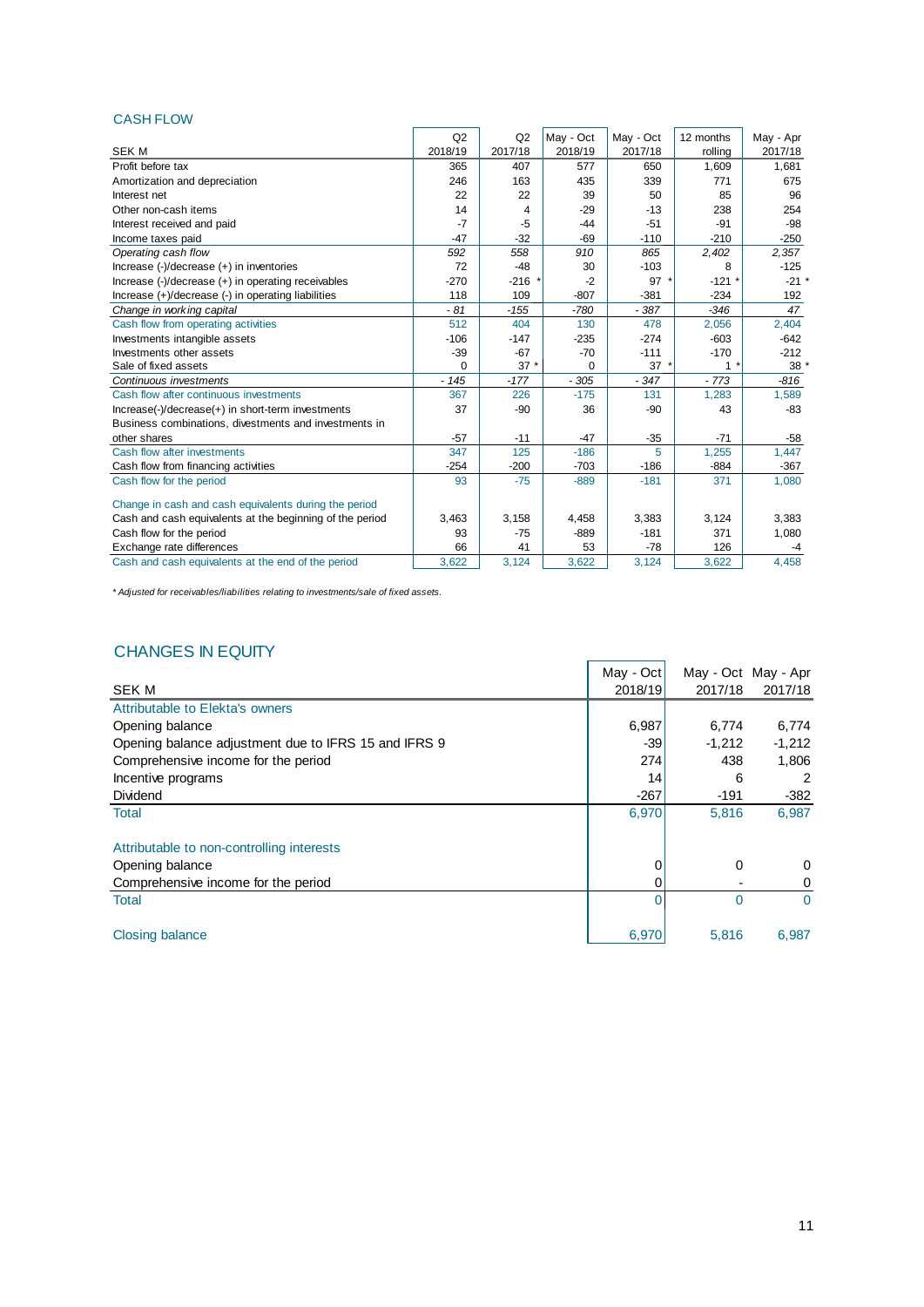# Accounting principles

This interim report is prepared, with regard to the Group, according to IAS 34 and the Swedish Annual Accounts Act and, with regard to the Parent Company, according to the Swedish Annual Accounts Act and RFR 2. The accounting principles applied are consistent with those presented in Note 1 of the Annual Report 2017/18, with exception for the accounting policies described below.

#### *New accounting principles*

Two new IFRS standards are effective as from January 1, 2018; IFRS 15 *Revenue from Customer Contracts* and IFRS 9 *Financial instruments*, and both these standards are applied since May 1, 2018. For IFRS 15 Elekta applies the full retrospective method and thus the prior year comparative period has been restated. IFRS 9 is applied retrospectively and the comparative period has not been restated.

#### *IFRS 15 Revenue from contracts with customers - revenue recognition*

Elekta's revenue is primarily derived from the sales of treatment solutions and oncology informatics including equipment used for radiation therapy, radiosurgery and brachytherapy as well as software products and related services.

Many of Elekta's products and services are sold on a stand-alone basis but are often included in bundled deals, which are arrangements where equipment, software and services may be included in the same contract. A bundled deal is treated as a project which is supported by a project team that coordinates the production, delivery and installation, which can occur at different stages.

In most contracts the transaction price consists of a fixed consideration which is clearly stated in the contract and the products are usually sold without a right of return. In rare cases contracts can include variable consideration for which the value is estimated for revenue allocation purposes.

The allocation of the transaction price, including any discount, to the various goods and services (performance obligations) in a contract is performed based on the estimated stand-alone selling prices for the goods and services identified as performance obligations. As many items included in a bundled deal are also sold on a stand-alone basis, the stand-alone selling prices are based on observable prices in most cases. For items not sold on a stand-alone basis the stand-alone selling prices have been estimated using the best available market and internal data relating to those items.

Costs incurred to obtain a contract consist mainly of commissions, which are recognized at the time when the related revenue is recognized.

The timing for revenue recognition of the goods and services included in a bundled deal depends on their characteristics and when the control of each good or service is transferred to the customer.

#### *Treatment solutions*

Elekta sells treatment solutions including devices, software and service. Main devices are Leksell Gamma Knifes, Linear accelerators, MR linacs and Afterloaders. Software licenses consist mainly of Oncology informatics systems (OIS) and Treatment planning systems (TPS). Services include maintenance and support relating to equipment, software, training and installation services. Most bundled deals include at least one device, software licenses, installation, service and training. Revenue recognition for these deals is linked to when control for each identified performance obligation is transferred to the customer, which for a standard contract happens at different stages over a longer period, usually up to six months depending on the geographical market.

#### *Devices*

In a standard contract, the control is considered to be transferred when the device is delivered to the customer's site and installation is started. At this time, risk and rewards are transferred, the customer has physical possession of the unit and Elekta has the right to payment for the equipment delivered.

#### *Software*

For software licenses control is considered to be transferred and revenue is recognized when the licenses are made available to the customer, which is usually at the time of acceptance of the software.

#### *Service*

For service agreements, control is considered to be transferred over time and revenue is recognized on a straightline basis over the contractual term of the arrangement or the expected period during which the specified services will be performed. Maintenance and support agreements relating to software products are generally renewed on an annual basis. Installation services and training with low values and which span over a limited time are considered non-material and revenue is recognized when the related device reaches the stage of technical acceptance.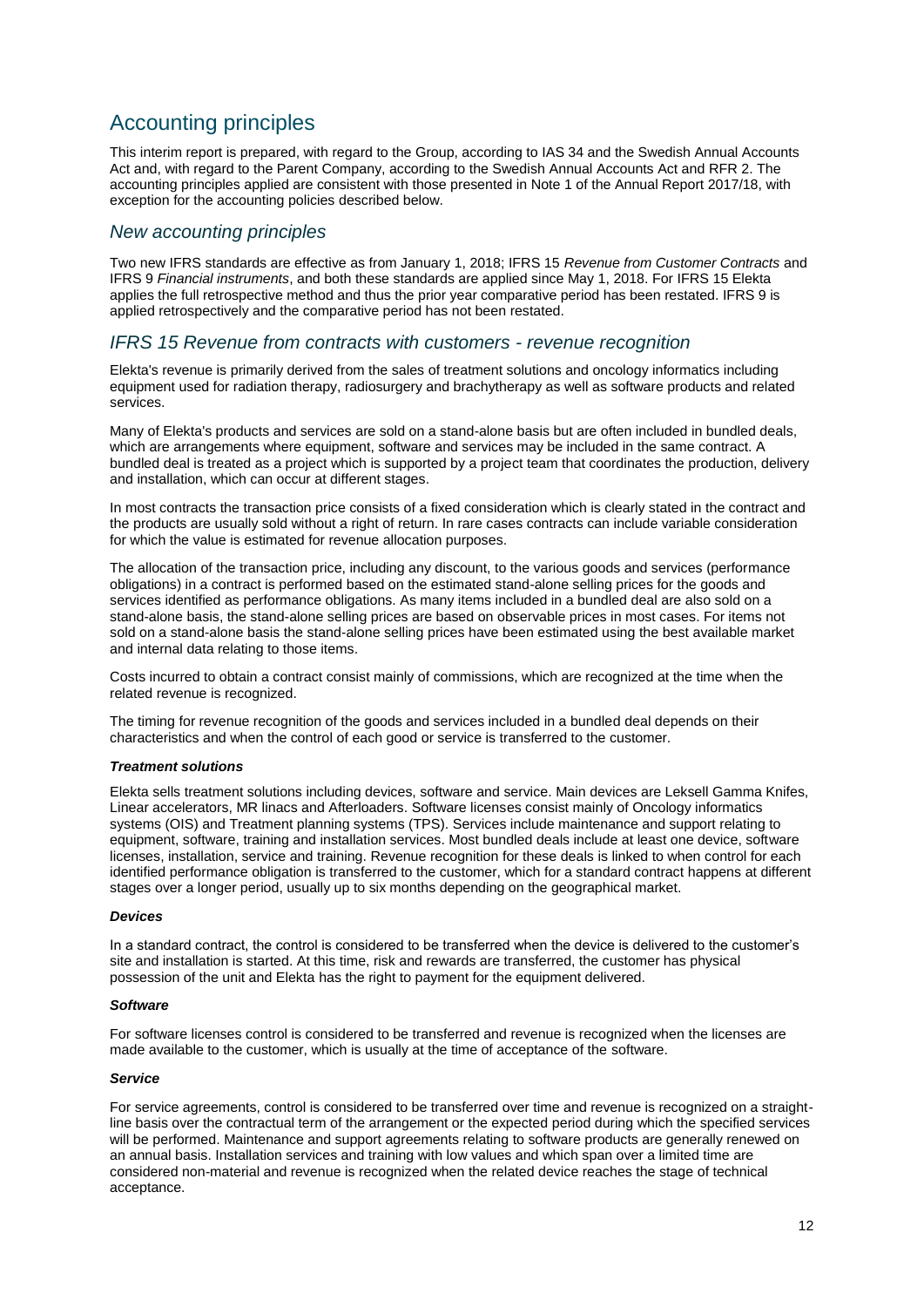Changes to the goods and services included in an arrangement and the amounts allocated to each item could affect the timing and amount of revenue recognition. Revenue recognition also depends on the timing of shipment, readiness of the customer's site, availability of products and for some contracts, customer acceptance terms. If shipments or installations are not made on scheduled timelines or if the products are not accepted by the customer in a timely manner, revenues may differ from expectations.

Revenue recognition does often not coincide with invoicing to, and payments from, customers. Payment terms or conditions for projects may differ between contracts and regions, but in a standard Elekta contract partial payments will be due upon certain events, such as order receipt, shipment and acceptance. In a standard project, amounts invoiced in accordance with an invoicing plan are reported as accounts receivable and as a contract liability included in advances from customers if performance obligations are not yet satisfied and revenue cannot be recognized. Amounts that have been recognized as revenue, but for which Elekta has not yet the right to invoice according to the invoicing plan agreed, are reported as contract assets and included in accrued income. For service contracts the agreed consideration is invoiced and paid in advance in most markets. When there is a contract agreed and invoiced to the customer, Elekta usually has the right to payment even if the performance obligations are still to be satisfied. Therefore, a receivable is accounted for with a corresponding contract liability reported as deferred income.

## *IFRS 9 - Financial instruments*

IFRS 9 comprises classification, measurement and impairment of financial instruments as well as hedge accounting. The financial effects for Elekta from the transition to IFRS 9 are limited and relate to the introduction of an expected credit loss model for impairment of financial assets that replaces the previously used incurred loss model. An expected credit loss is to be calculated for all outstanding amounts based on historical experiences and expectations about the future. The main effect relates to the calculation of bad debt losses, as the provision for expected losses comprises all financial receivables, including those that are not yet due. Applying the expected credit loss model, the provision for bad debt will increase or decrease based on the outstanding value of financial assets. The financial effect from the application of expected credit loss model mainly affects the value of trade receivables and accrued project income and is presented in the schedule below.

IFRS 9 also introduces a new model for classification and related measurement of financial instruments. Elekta has reviewed all financial instruments in order to classify these according to the new standard and the following main categories have been identified:

*Excess liquidity investments* such as money market funds and tradeable securities are held in a portfolio managed on a fair value basis and are classified as financial assets at Fair Value through Profit and Loss.

*Trade receivables* are in general held with the objective to collect contractual cash flows and therefore fulfill the requirements for being classified into the Hold To Collect business model with valuation at amortized cost. In some countries Elekta holds trade receivables that may be sold and are managed within a business model with the objective to realize cash flows through both collection of contractual cash flows and sale of the asset. These trade receivables are valued at Fair Value through Other Comprehensive Income.

The reclassification of assets does not result in any material changes in valuation of assets at the transition date.

Hedge accounting is applied in accordance with IFRS 9 and hedging relationships existing at the transition date qualified for hedge accounting under IFRS 9 as well as under the previous standard, IAS 39. In general, IFRS 9, more closely than the previous standard, aligns the hedge accounting rules to the risk management objectives of a company. Elekta applies hedge accounting for the hedging of foreign currency risks and from time to time also for hedging interest rate risks. The application of hedge accounting according to IFRS 9 has no financial effects at the transition date.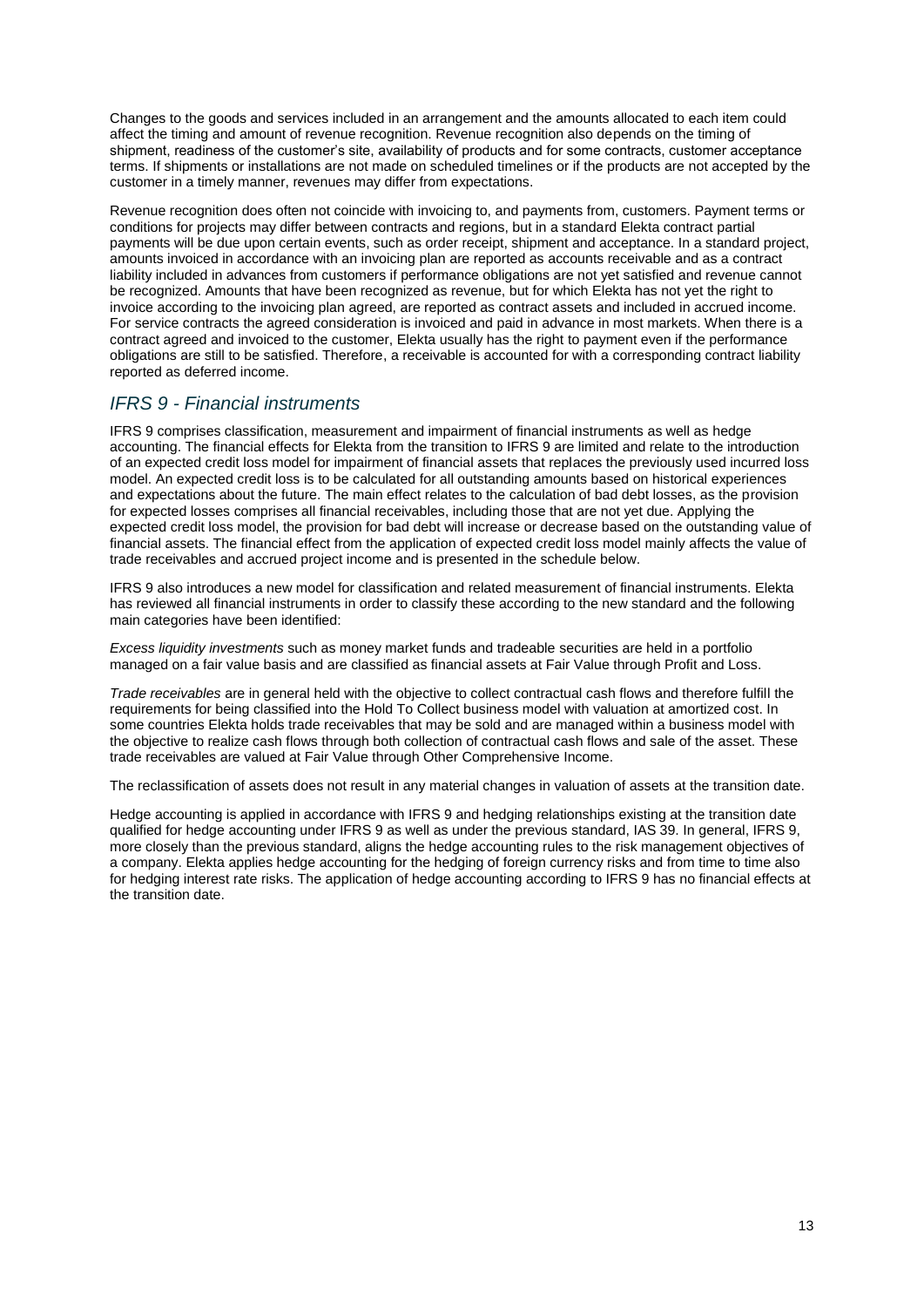## *Effects from the implementation of IFRS 15 and IFRS 9*

The net balance effect from the transition to IFRS 15 was reported in equity with SEK - 987 M as per May 1, 2018 and SEK -1,212 M at the beginning of the comparative year. The transition to IFRS 9 has affected the opening balance of fiscal year 2018/19 and the impact on equity is SEK - 39 M.

The one-time effect reported in equity from the implementation of the standards is mainly relating to IFRS 15 and the timing for revenue recognition of treatment solutions. According to IFRS 15 revenue recognition should occur at the time of transfer of control to the customer, which according to Elekta's assessment is when the treatment solution is ready for installation at the customer's site. Prior to the implementation of IFRS 15, revenue recognition for treatment solutions occurred when risks and rewards were transferred to the customer, which is normally at the time of shipment. The financial impact reported in equity on transition primarily depended on the number of treatment solutions that was shipped but not yet being installed at the customer's site at this point in time. Other less significant financial effects from the transition relate to changes in the allocation of the transaction price to various performance obligations. The effects from the implementation of IFRS 15 and IFRS 9 are further described below.

|                                     |                 | Opening balance 2017/18 |                 |                 | Closing balance 2017/18 |                 | Opening balance 2018/19 |                     |                |  |
|-------------------------------------|-----------------|-------------------------|-----------------|-----------------|-------------------------|-----------------|-------------------------|---------------------|----------------|--|
|                                     | Reported        |                         | Restated        | Reported        |                         | Restated        | Restated                |                     | Adjusted       |  |
| <b>SEK M</b>                        | Apr 30,<br>2017 | Adj.<br>IFRS 15         | Apr 30,<br>2017 | Apr 30,<br>2018 | Adj.<br>IFRS 15         | Apr 30,<br>2018 | Apr 30,                 | Adj.<br>2018 IFRS 9 | May 1,<br>2018 |  |
| Non-current assets                  |                 |                         |                 |                 |                         |                 |                         |                     |                |  |
| Deferred tax assets                 | 375             | 91                      | 466             | 267             | 83                      | 350             | 350                     | 10                  | 360            |  |
| <b>Financial assets</b>             | 308             |                         | 308             | 261             |                         | 261             | 261                     |                     | 261            |  |
| <b>Current assets</b>               |                 |                         |                 |                 |                         |                 |                         |                     |                |  |
| Inventories                         | 936             | 1,384                   | 2,320           | 1,121           | 1,439                   | 2,560           | 2,560                   |                     | 2,560          |  |
| Accounts receivable                 | 3,726           |                         | 3,726           | 3,402           |                         | 3,402           | 3,402                   | $-25$               | 3,377          |  |
| Accrued income                      | 1,640           | $-789$                  | 851             | 1,601           | $-441$                  | 1,160           | 1,160                   | $-24$               | 1,136          |  |
| Other current receivables           | 802             | 134                     | 936             | 846             | 222                     | 1,068           | 1,068                   |                     | 1,068          |  |
| <b>Total assets</b>                 | 20,950          | 820                     | 21,770          | 22,457          | 1,303                   | 23,760          | 23,760                  | $-39$               | 23,721         |  |
| <b>Total equity</b>                 | 6,774           | $-1,212$                | 5,562           | 7,975           | $-987$                  | 6,987           | 6,987                   | $-39$               | 6,948          |  |
| Non-current liabilities             |                 |                         |                 |                 |                         |                 |                         |                     |                |  |
| Deferred tax liabilities            | 778             | $-225$                  | 553             | 693             | $-182$                  | 511             | 511                     |                     | 511            |  |
| <b>Current liabilities</b>          |                 |                         |                 |                 |                         |                 |                         |                     |                |  |
| Advances from customers             | 2,531           | 2,680                   | 5,211           | 2,575           | 2,741                   | 5,316           | 5,316                   |                     | 5,316          |  |
| Prepaid income                      | 1,874           | 1                       | 1,875           | 2,053           | $-63$                   | 1,990           | 1,990                   |                     | 1,990          |  |
| Accrued expenses                    | 1,875           | $-398$                  | 1,477           | 1,854           | $-192$                  | 1,662           | 1,662                   |                     | 1,662          |  |
| Short-term provisions               | 231             | $-26$                   | 205             | 201             | $-15$                   | 186             | 186                     |                     | 186            |  |
| <b>Total equity and liabilities</b> | 20,950          | 820                     | 21,770          | 22,457          | 1,303                   | 23,760          | 23,760                  | $-39$               | 23,721         |  |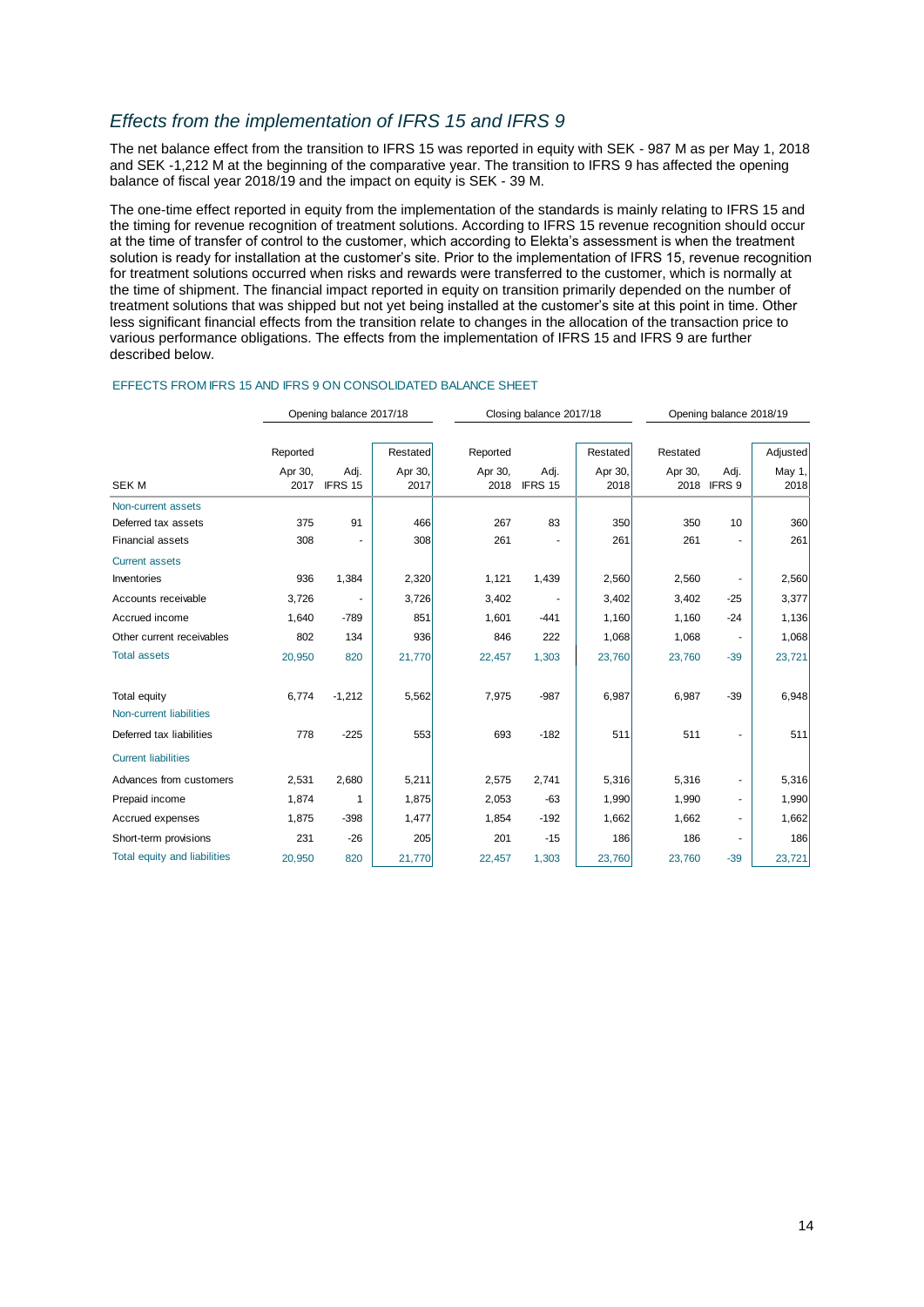| EFFECTS FROM IFRS 15 RESTATEMENT ON CONSOLIDATED BALANCE SHEET |  |
|----------------------------------------------------------------|--|
|----------------------------------------------------------------|--|

|                                     |          | Q1 2017/18 |          |          | Q2 2017/18               |          |          | Q3 2017/18               |          |             | Q4 2017/18  |          |  |
|-------------------------------------|----------|------------|----------|----------|--------------------------|----------|----------|--------------------------|----------|-------------|-------------|----------|--|
|                                     |          |            |          |          |                          |          |          |                          |          |             |             |          |  |
|                                     |          |            |          |          |                          |          |          |                          |          |             |             |          |  |
| <b>SEK M</b>                        | Reported | Adj.       | Restated | Reported | Adj.                     | Restated | Reported | Adj.                     | Restated | Reported    | Adj.        | Restated |  |
| Non-current assets                  |          |            |          |          |                          |          |          |                          |          |             |             |          |  |
| Deferred tax assets                 | 290      | 124        | 415      | 310      | 131                      | 441      | 260      | 98                       | 358      | 267         | 83          | 350      |  |
| <b>Current assets</b>               |          |            |          |          |                          |          |          |                          |          |             |             |          |  |
| Inventories                         | 1,076    | 1.164      | 2,240    | 1,102    | 1,253                    | 2,355    | 1,243    | 1,265                    | 2,508    |             | 1,121 1,439 | 2,560    |  |
| Accounts receivable                 | 3,032    |            | 3,032    | 3,120    | $\overline{\phantom{a}}$ | 3,120    | 3,505    | $\overline{\phantom{a}}$ | 3,505    | 3,402       | ٠           | 3,402    |  |
| Accrued income                      | 1,467    | $-570$     | 897      | 1,545    | $-533$                   | 1,012    | 1,177    | $-408$                   | 769      | 1,601       | $-441$      | 1,160    |  |
| Other current receivables           | 878      | 148        | 1,026    | 917      | 155                      | 1,072    | 926      | 184                      | 1.110    | 846         | 222         | 1,068    |  |
| <b>Total assets</b>                 | 19,659   | 866        | 20,525   | 20,152   | 1,006                    | 21,158   | 20,617   | 1,139                    | 21,756   | 22,457      | 1,303       | 23,760   |  |
|                                     |          |            |          |          |                          |          |          |                          |          |             |             |          |  |
| Total equity                        | 6,511    | $-956$     | 5,555    | 6,734    | $-919$                   | 5,815    | 7,040    | $-886$                   | 6,154    | 7,975       | $-987$      | 6,987    |  |
| Non-current liabilities             |          |            |          |          |                          |          |          |                          |          |             |             |          |  |
| Deferred tax liabilities            | 668      | $-134$     | 534      | 669      | $-115$                   | 554      | 593      | $-138$                   | 455      | 693         | $-182$      | 511      |  |
| <b>Current liabilities</b>          |          |            |          |          |                          |          |          |                          |          |             |             |          |  |
| Advances from customers             | 2,537    | 2,324      | 4,861    | 2,440    | 2,280                    | 4,720    | 2,643    | 2,382                    | 5,025    | 2,575 2,741 |             | 5,316    |  |
| Prepaid income                      | 1,704    | $-50$      | 1,653    | 1,764    | 10                       | 1,774    | 1,830    | $-7$                     | 1,823    | 2,053       | $-63$       | 1,990    |  |
| Accrued expenses                    | 1,611    | $-297$     | 1,314    | 1,742    | $-232$                   | 1,510    | 1,688    | $-197$                   | 1,491    | 1,854       | $-192$      | 1,662    |  |
| Short-term provisions               | 196      | $-21$      | 175      | 172      | $-18$                    | 154      | 140      | $-15$                    | 125      | 201         | $-15$       | 186      |  |
| <b>Total equity and liabilities</b> | 19,659   | 866        | 20,525   | 20,152   | 1,006                    | 21,158   | 20,617   | 1,139                    | 21,756   | 22,457      | 1,303       | 23,760   |  |

#### EFFECTS FROM IFRS 15 RESTATEMENT ON CONSOLIDATED INCOME STATEMENT AND STATEMENT OF COMPREHENSIVE INCOME

|                                                  | Q1 2017/18    |                   |                 | Q2 2017/18    |       | Q3 2017/18 |               | Q4 2017/18 |          |          | May - Apr 2017/18 |                 |          |       |          |
|--------------------------------------------------|---------------|-------------------|-----------------|---------------|-------|------------|---------------|------------|----------|----------|-------------------|-----------------|----------|-------|----------|
|                                                  |               |                   |                 |               |       |            |               |            |          |          |                   |                 |          |       |          |
| SEK M                                            | Reported Adj. |                   | <b>Restated</b> | Reported      | Adj.  | Restated   | Reported Adj. |            | Restated | Reported | Adj.              | <b>Restated</b> | Reported | Adj.  | Restated |
| Net sales                                        | 2,169         | 335               | 2,504           | 2,802         | 101   | 2,903      | 2,747         | 9          | 2,756    | 3,614    | $-205$            | 3,409           | 11,333   | 240   | 11,573   |
| Cost of products sold                            | $-1,250$      | $-92$             | $-1,343$        | $-1,620$      | $-25$ | $-1,645$   | $-1,595$      | 34         | $-1,561$ | $-2,120$ | 150               | $-1,970$        | $-6,584$ | 67    | $-6,517$ |
| Gross income                                     | 919           | 243               | 1,162           | 1,183         | 76    | 1,259      | 1,153         | 43         | 1,196    | 1,494    | $-55$             | 1,439           | 4,748    | 307   | 5,056    |
| Operating result                                 | 38            | 243               | 281             | 365           | 76    | 441        | 366           | 43         | 409      | 769      | $-55$             | 714             | 1,538    | 307   | 1,845    |
| Operating margin                                 | 2%            | ٠                 | 11%             | 13%           | ۰.    | 15%        | 13%           | $\sim$     | 15%      | 21%      | ٠                 | 21%             | 14%      | ÷.    | 16%      |
| Income taxes                                     | 0             | $-44$             | $-44$           | $-84$         | $-18$ | $-102$     | $-25$         | $-9$       | $-34$    | $-166$   | 13                | $-153$          | $-276$   | $-57$ | $-333$   |
| Net income                                       | $-1$          | 199               | 199             | 247           | 58    | 305        | 308           | 34         | 342      | 544      | $-42$             | 502             | 1,099    | 249   | 1,348    |
| Total comprehensive income<br>for the period     | $-265$        | 256               | -9              | 410           | 37    | 447        | 312           | 32         | 345      | 1,123    | $-101$            | 1,023           | 1,581    | 225   | 1,806    |
| Earnings per share<br>before/after dilution, SEK |               | $0.00 \quad 0.52$ | 0.52            | $0.65$ $0.15$ |       | 0.80       | 0.81          | 0.09       | 0.90     | 1.42     | $-0.11$           | 1.31            | 2.88     | 0.65  | 3.53     |
| <b>EBITA</b>                                     | 177           | 243               | 420             | 491           | 76    | 566        | 491           | 43         | 534      | 903      | $-55$             | 848             | 2,062    | 307   | 2,369    |
| EBITA margin                                     | 8%            |                   | 17%             | 18%           |       | 20%        | 18%           |            | 19%      | 25%      |                   | 25%             | 18%      |       | 20%      |

# Exchange rates

| Country              | Currency   |             | Average rate |          |         |         | Closing rate |                          |        |
|----------------------|------------|-------------|--------------|----------|---------|---------|--------------|--------------------------|--------|
|                      |            | May - Oct l | May - Oct    |          | oct 31. | oct 31, | Apr 30,      | Change *                 |        |
|                      |            | 2018/19     | 2017/18      | Change * | 2018    | 2017    |              | 2018 12 months Change ** |        |
| Euroland             | <b>EUR</b> | 10.374      | 9.622        | 8%       | 10.410  | 9.722   | 10.509       | 7%                       | -1%    |
| <b>Great Britain</b> | 1 GBP      | 11.710      | 10.868       | 8%       | 11.666  | 11.037  | 11.942       | 6%                       | $-2\%$ |
| Japan                | JPY        | 0.080       | 0.075        | 7%       | 0.081   | 0.074   | 0.079        | 9%                       | 3%     |
| <b>United States</b> | 1 USD      | 8.907       | 8.346        | 7%       | 9.178   | 8.355   | 8.664        | 10%                      | 6%     |

*\* October 31, 2018 vs October 31, 2017*

*\*\*October 31, 2018 vs April 30, 2018*

For Group companies with functional currency other than Swedish kronor, order intake and income statements are translated at average exchange rates for the reporting period, while order backlog and balance sheets are translated at closing exchange rates.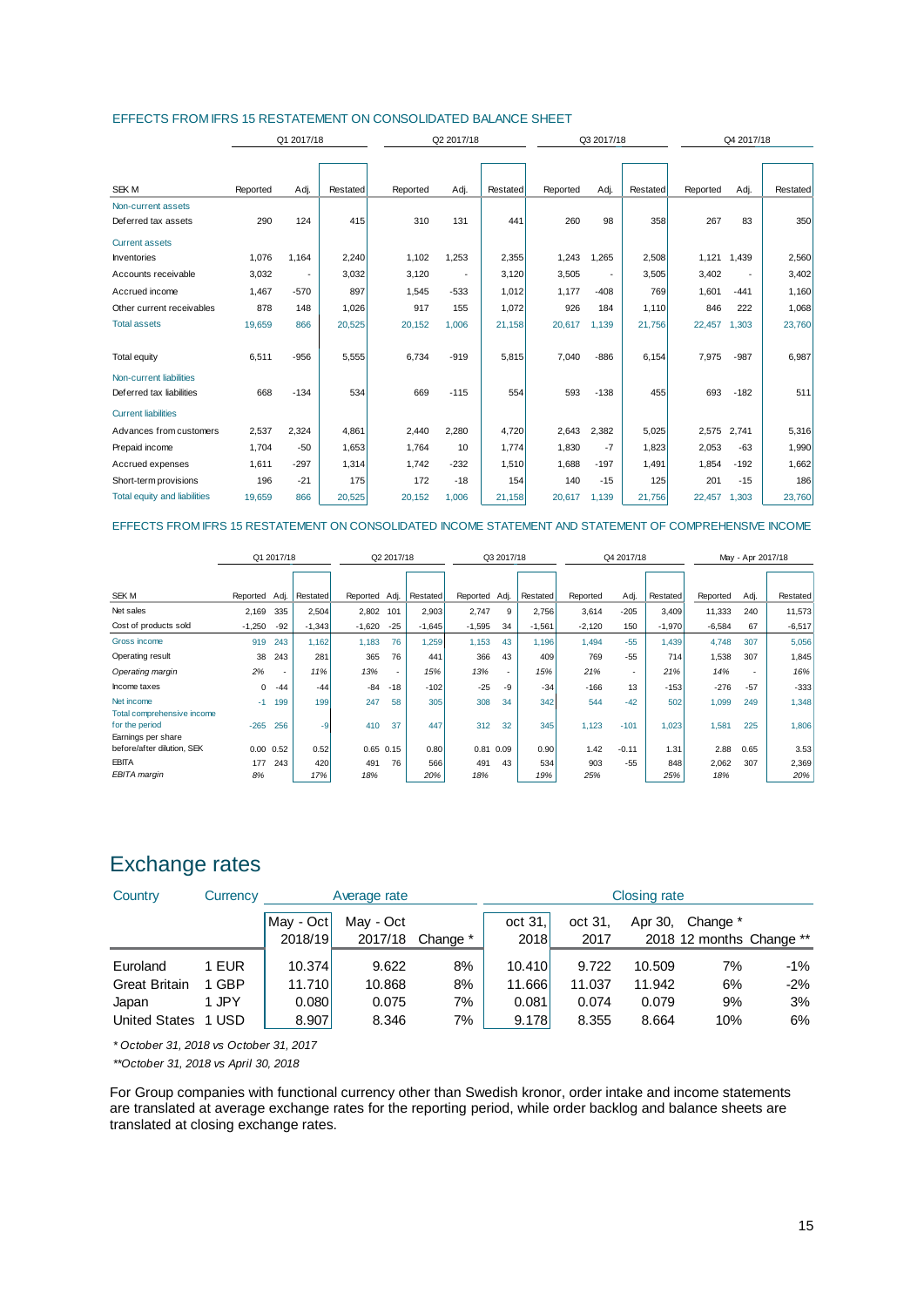# Segment reporting

Elekta applies geographical segmentation. Order intake, net sales and contribution margin for respective regions are reported to Elekta's CFO and CEO (chief operating decision makers). The regions' expenses are directly attributable to the respective region reported including cost of products sold. Global costs for R&D, marketing, management of product supply centers and Parent Company are not allocated per region. Currency exposure is concentrated to product supply centers. The majority of exchange differences in operations are reported in global costs.

## Segment reporting

| May - Oct 2018/19       |               | Europe,     |              |            |             |           |  |  |
|-------------------------|---------------|-------------|--------------|------------|-------------|-----------|--|--|
|                         | North and     | Middle East |              | Other/     |             | $%$ of    |  |  |
| SEK M                   | South America | and Africa  | Asia Pacific | Group-wide | Group total | net sales |  |  |
| Net sales               | 2,052         | 2,292       | 1,804        |            | 6,149       |           |  |  |
| Regional expenses       | $-1,373$      | $-1,425$    | $-1,267$     |            | $-4,065$    | 66%       |  |  |
| Contribution margin     | 680           | 867         | 537          | ٠          | 2,084       | 34%       |  |  |
| Contribution margin, %  | 33%           | 38%         | 30%          |            |             |           |  |  |
| Global costs            |               |             |              | $-1,454$   | $-1,454$    | 24%       |  |  |
| <b>Operating result</b> | 680           | 867         | 537          | $-1,454$   | 631         | 10%       |  |  |
| Net financial items     |               |             |              | -53        | -53         |           |  |  |
| Profit before tax       | 680           | 867         | 537          | $-1.507$   | 577         |           |  |  |

| May - Oct 2017/18       |               | Europe,     |              |                          |             |           |
|-------------------------|---------------|-------------|--------------|--------------------------|-------------|-----------|
|                         | North and     | Middle East |              | Other/                   |             | $%$ of    |
| SEK M                   | South America | and Africa  | Asia Pacific | Group-wide               | Group total | net sales |
| Net sales               | 1.909         | 1.982       | 1.516        | ٠                        | 5.407       |           |
| Regional expenses       | $-1,178$      | $-1.248$    | $-1,037$     | $\overline{\phantom{a}}$ | $-3,462$    | 64%       |
| Contribution margin     | 731           | 735         | 479          |                          | 1.945       | 36%       |
| Contribution margin, %  | 38%           | 37%         | 32%          |                          |             |           |
| Global costs            |               |             |              | $-1.223$                 | $-1.223$    | 23%       |
| <b>Operating result</b> | 731           | 735         | 479          | $-1,223$                 | 721         | 13%       |
| Net financial items     |               |             |              | $-72$                    | $-72$       |           |
| Profit before tax       | 731           | 735         | 479          | $-1,295$                 | 650         |           |

| May - Apr 2017/18       |               | Europe,     |              |            |             |           |
|-------------------------|---------------|-------------|--------------|------------|-------------|-----------|
|                         | North and     | Middle East |              | Other/     |             | $%$ of    |
| SEK M                   | South America | and Africa  | Asia Pacific | Group-wide | Group total | net sales |
| Net sales               | 3,888         | 4.345       | 3,340        | -          | 11,573      |           |
| Regional expenses       | $-2,375$      | $-2,783$    | $-2,294$     |            | -7,452      | 64%       |
| Contribution margin     | 1.513         | 1.562       | 1.046        |            | 4.121       | 36%       |
| Contribution margin, %  | 39%           | 36%         | 31%          |            |             |           |
| Global costs            |               |             |              | $-2,276$   | $-2,276$    | 20%       |
| <b>Operating result</b> | 1.513         | 1.562       | 1.046        | $-2,276$   | 1.845       | 16%       |
| Net financial items     |               |             |              | $-164$     | $-164$      |           |
| Profit before tax       | 1.513         | 1.562       | 1.046        | $-2.440$   | 1.681       |           |

| 12 months rolling       |               | Europe,     |              |                          |             |           |
|-------------------------|---------------|-------------|--------------|--------------------------|-------------|-----------|
|                         | North and     | Middle East |              | Other/                   |             | $%$ of    |
| SEK M                   | South America | and Africa  | Asia Pacific | Group-wide               | Group total | net sales |
| Net sales               | 4.031         | 4,655       | 3,628        | -                        | 12.314      |           |
| Regional expenses       | $-2,570$      | $-2,960$    | $-2,524$     | $\overline{\phantom{a}}$ | $-8,053$    | 65%       |
| Contribution margin     | 1.461         | 1.695       | 1.104        | $\overline{\phantom{a}}$ | 4.261       | 35%       |
| Contribution margin, %  | 36%           | 36%         | 30%          |                          |             |           |
| Global costs            |               |             |              | $-2,506$                 | $-2,506$    | 20%       |
| <b>Operating result</b> | 1.461         | 1.695       | 1.104        | $-2,506$                 | 1.754       | 14%       |
| Net financial items     |               |             |              | $-146$                   | $-146$      |           |
| Profit before tax       | 1.461         | 1.695       | 1.104        | $-2,652$                 | 1.609       |           |

Elekta's operations are characterized by significant quarterly variations in volumes and product mix, which have a direct impact on net sales and profits. This is accentuated when the operation is split into segments, as is the impact of currency fluctuations between the years.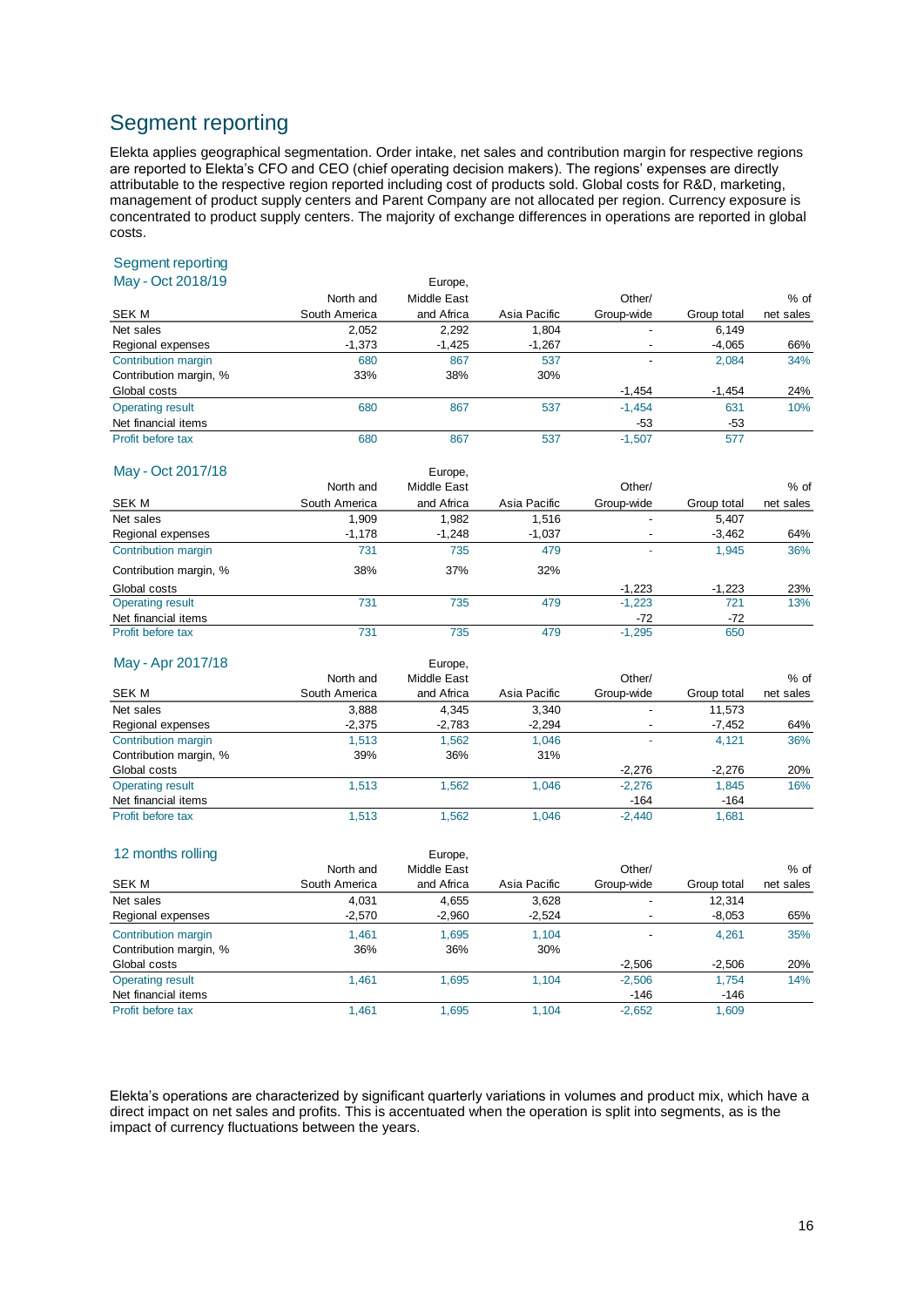# Net sales by product type

| Q2 2018/19        |               | Europe,                |                                     |        |        |
|-------------------|---------------|------------------------|-------------------------------------|--------|--------|
|                   | North and     | Middle East            |                                     | Other/ |        |
| <b>SEKM</b>       | South America | and Africa             | Asia Pacific Group-wide Group total |        |        |
| Solutions         | 548           | 863                    | 643                                 |        | 2,054  |
| Service           | 568           | 427                    | 282                                 |        | 1,276  |
| <b>Total</b>      | 1,115         | 1,290                  | 925                                 |        | 3,330  |
|                   |               |                        |                                     |        |        |
| Q2 2017/18        |               | Europe,                |                                     |        |        |
|                   | North and     | Middle East            |                                     | Other/ |        |
| <b>SEKM</b>       | South America | and Africa             | Asia Pacific Group-wide Group total |        |        |
| Solutions         | 477           | 757                    | 563                                 |        | 1,797  |
| Service           | 492           | 364                    | 251                                 |        | 1,106  |
| <b>Total</b>      | 969           | 1,121                  | 814                                 |        | 2,903  |
|                   |               |                        |                                     |        |        |
| May-Oct 2018/19   |               | Europe,                |                                     |        |        |
|                   | North and     | Middle East            |                                     | Other/ |        |
| <b>SEKM</b>       | South America | and Africa             | Asia Pacific Group-wide Group total |        |        |
| Solutions         | 925           | 1,457                  | 1,254                               |        | 3,636  |
| Service           | 1,127         | 836                    | 550                                 |        | 2,513  |
| <b>Total</b>      | 2,052         | 2,292                  | 1,804                               |        | 6,149  |
|                   |               |                        |                                     |        |        |
| May-Oct 2017/18   |               | Europe,                |                                     |        |        |
|                   | North and     | Middle East            |                                     | Other/ |        |
| <b>SEK M</b>      | South America | and Africa             | Asia Pacific Group-wide Group total |        |        |
| Solutions         | 901           | 1,266                  | 1,022                               |        | 3,189  |
| Service           | 1,008         | 716                    |                                     |        |        |
| <b>Total</b>      |               |                        | 494                                 |        | 2,218  |
|                   | 1,909         | 1,982                  | 1,516                               |        | 5,407  |
|                   |               |                        |                                     |        |        |
| May- Apr 2017/18  |               | Europe,                |                                     |        |        |
|                   | North and     | Middle East            |                                     | Other/ |        |
| <b>SEKM</b>       | South America | and Africa             | Asia Pacific Group-wide Group total |        |        |
| Solutions         | 1,877         | 2,831                  | 2,346                               |        | 7,054  |
| Service           | 2,011         | 1,514                  | 994                                 |        | 4,519  |
| <b>Total</b>      | 3,888         | 4,345                  | 3,340                               |        | 11,573 |
|                   |               |                        |                                     |        |        |
| 12 months rolling | North and     | Europe,<br>Middle East |                                     | Other/ |        |
| <b>SEKM</b>       | South America | and Africa             | Asia Pacific Group-wide Group total |        |        |
| Solutions         | 1,901         | 3,022                  | 2,578                               |        | 7,501  |
| Service           | 2,130         | 1,634                  | 1,050                               |        | 4,814  |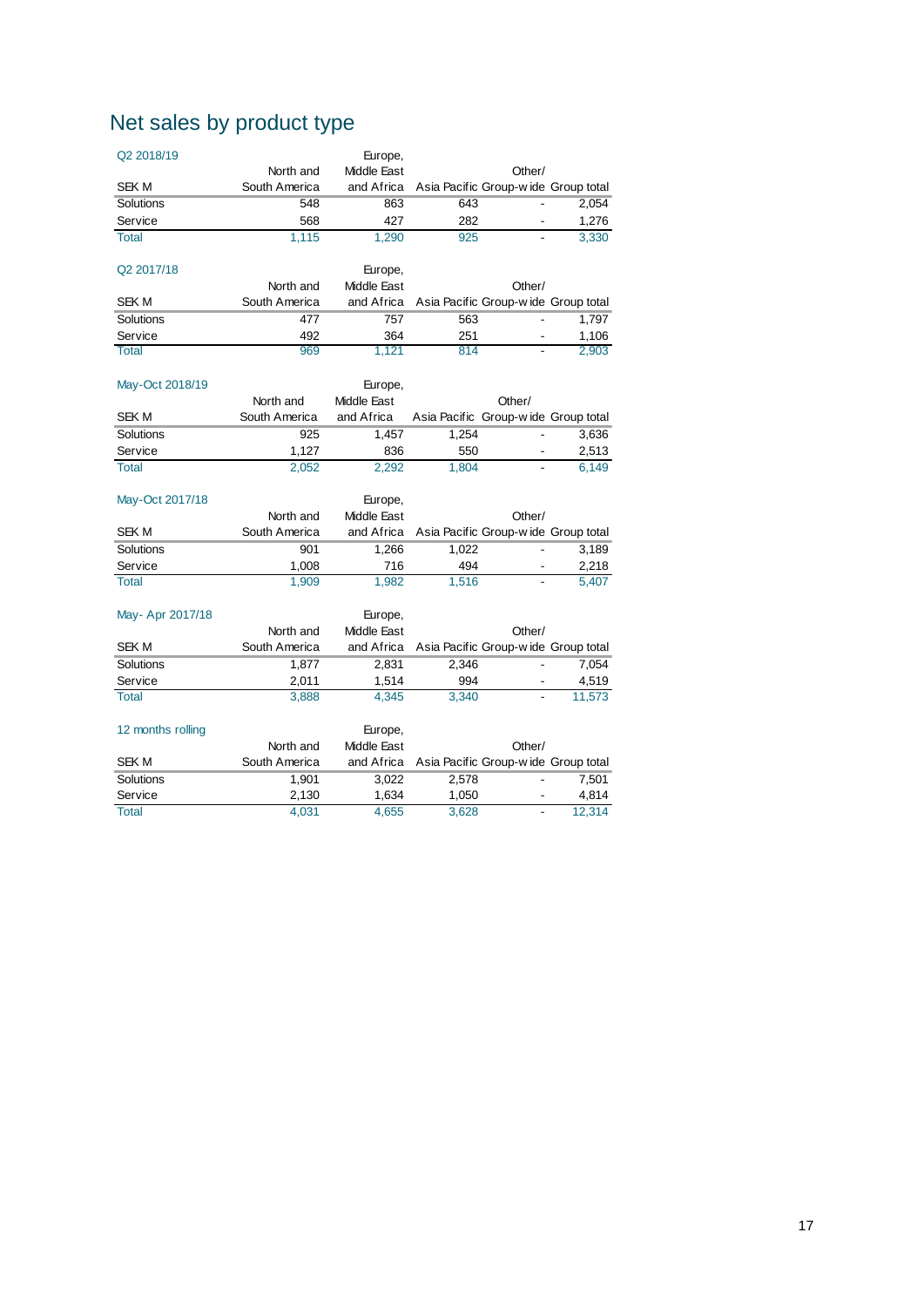# Financial instruments

The table below shows the fair value of the Group's financial instruments, for which fair value is different than carrying value. The fair value of all other financial instruments is assumed to correspond to the carrying value.

|                                         | Oct 31, 2018     |       | Oct 31, 2017 |            | Apr 30, 2018 |       |  |
|-----------------------------------------|------------------|-------|--------------|------------|--------------|-------|--|
|                                         | Carrying         | Fairl | Carrying     |            |              | Fair  |  |
| <b>SEK M</b>                            | valuel<br>amount |       | amount       | Fair value | amount       | value |  |
| Long-term interest-bearing liabilities  | 4,422            | 4,416 | 4.726        | 4.767      | 4.369        | 4.372 |  |
| Short-term interest-bearing liabilities | 536              | 536   | 423          | 425        | 975          | 975   |  |

The Group's financial assets and financial liabilities, which have been measured at fair value, have been categorized in the fair value hierarchy. The different levels are defined as follows:

- Level 1: Quoted prices on an active market for identical assets or liabilities
- > Level 2: Other observable data than quoted prices included in Level 1, either directly (that is, price quotations) or indirectly (that is, obtained from price quotations)
- Level 3: Data not based on observable market data

#### FINANCIAL INSTRUMENTS MEASURED AT FAIR VALUE

|                                                                 |                | Oct 31. | Oct 31.           | Apr 30, |
|-----------------------------------------------------------------|----------------|---------|-------------------|---------|
| SEK M                                                           | Level          | 2018    | 2017              | 2018    |
| <b>FINANCIAL ASSETS</b>                                         |                |         |                   |         |
| Financial assets measured at fair value through profit or loss: |                |         |                   |         |
| Derivative financial instruments – non-hedge accounting         | $\overline{2}$ | 17      | 75                | 111     |
| Short-term investments                                          |                | 47      | 90                | 83      |
| Derivatives used for hedging purposes:                          |                |         |                   |         |
| Derivative financial instruments - hedge accounting             | $\overline{2}$ |         | 82                | 59      |
| <b>Total financial assets</b>                                   |                | 65      | 247               | 253     |
| <b>FINANCIAL LIABILITIES</b>                                    |                |         |                   |         |
| Financial liabilities at fair value through profit or loss:     |                |         |                   |         |
| Derivative financial instruments – non-hedge accounting         | 2              | 30      | $12 \overline{ }$ | 27      |
| Contingent consideration                                        | 3              | 3       | 38                | 20      |
| Derivatives used for hedging purposes:                          |                |         |                   |         |
| Derivative financial instruments - hedge accounting             | 2              | 155     | 9                 | 26      |
| <b>Total financial liabilities</b>                              |                | 188     | 59                | 73      |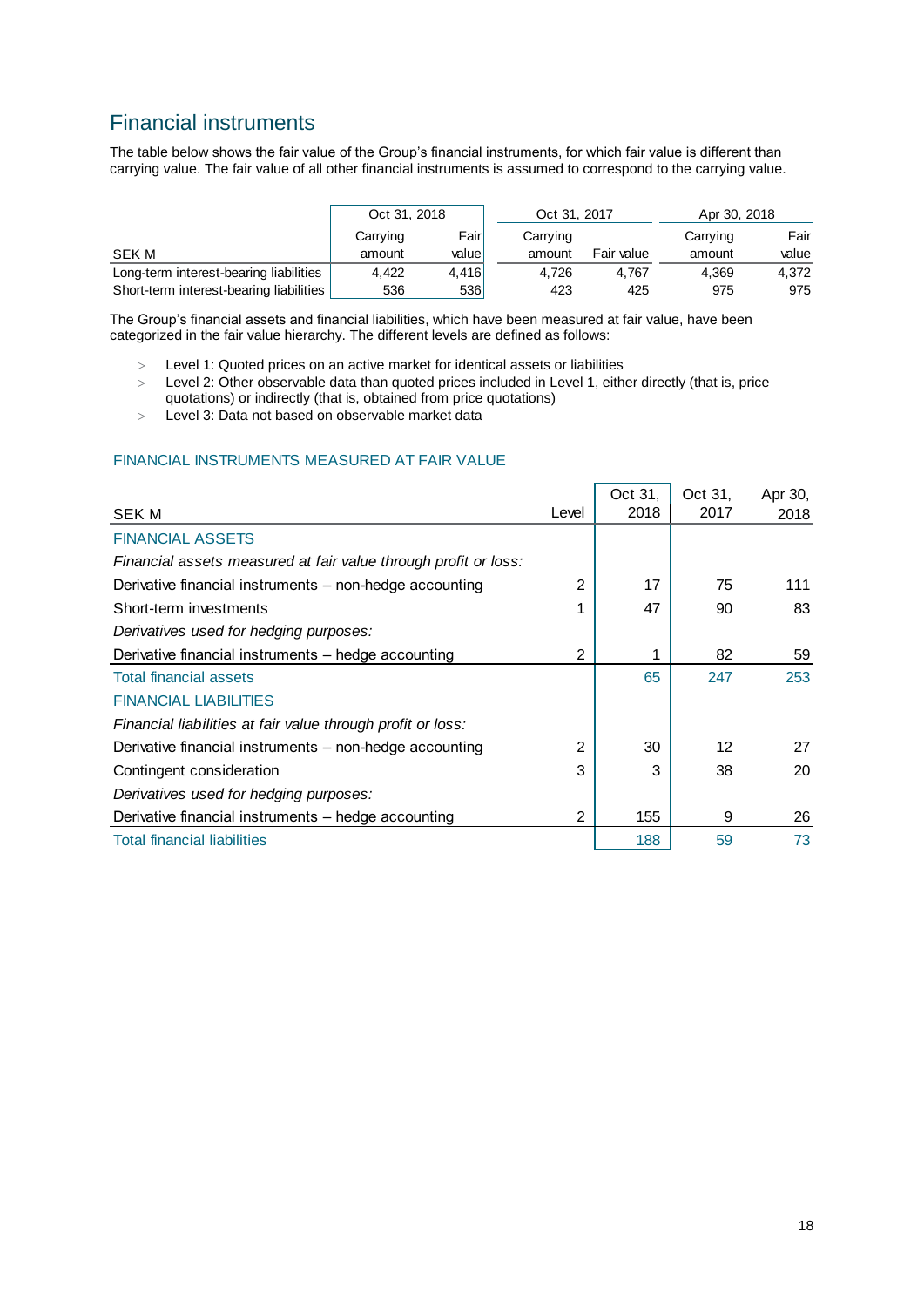#### **KEY FIGURES**

|                                   | May - Apr * | May - Apr * | May - Apr * | May - Apr * | May - Apr | May - Oct   | May - Oct |
|-----------------------------------|-------------|-------------|-------------|-------------|-----------|-------------|-----------|
|                                   | 2013/14     | 2014/15     | 2015/16     | 2016/17     | 2017/18   | 2017/18     | 2018/19   |
|                                   |             |             |             |             |           |             |           |
| Gross order intake, SEK M         | n/a         | 12,825      | 13,821      | 14,064      | 14,493    | 6,005       | 6,844     |
| Net sales, SEK M                  | 10,694      | 10,839      | 11,221      | 10,704      | 11,573    | 5,407       | 6,149     |
| Order backlog, SEK M              | 13,609      | 17,087      | 18,239      | 22,459      | 27,974    | 27,974      | 29,126    |
| Operating result, SEK M           | 1,727       | 937         | 423         | 598         | 1,845     | 721         | 631       |
| Operating margin, %               | 16          | 9           | 4           | 6           | 16        | 13          | 10        |
| Profit margin, %                  | 14          |             | 2           | 3           | 15        | 12          | 9         |
| Shareholders' equity, SEK M       | 6,257       | 6,646       | 6,412       | 6,774       | 6,987     | 5,816       | 6,970     |
| Capital employed, SEK M           | 10,743      | 12,678      | 11,360      | 12,046      | 12,331    | 10,965      | 11,928    |
| Net debt, SEK M                   | 2,239       | 2,768       | 2,677       | 1.889       | 803       | 1.936       | 1,290     |
| Operational cash conversion, %    | 60          | 126         | 111         | 145         | 95        | 45          | 12        |
| Average number of employees       | 3,631       | 3,679       | 3,677       | 3,581       | 3,702     | 3,692       | 3,696     |
|                                   | May - Apr * | May - Apr * | May - Apr   | May - Apr   | May - Apr | May - Oct * | May - Oct |
|                                   | 2013/14     | 2014/15     | 2015/16     | 2016/17     | 2017/18   | 2017/18     | 2018/19   |
| Return on shareholders' equity, % | 21          | 9           |             | 2           | 22        | 6           | 20        |
| Return on capital employed, %     | 17          | 9           | 4           | 5           | 17        | 8           | 16        |

\* Calculation based on IAS18

#### DATA PER SHARE

| PAIA LEN VERNE                 |             |             |             |             |           |           |           |
|--------------------------------|-------------|-------------|-------------|-------------|-----------|-----------|-----------|
|                                | May - Apr * | May - Apr * | May - Apr * | May - Apr * | May - Apr | May - Oct | May - Oct |
|                                | 2013/14     | 2014/15     | 2015/16     | 2016/17     | 2017/18   | 2017/18   | 2018/19   |
|                                |             |             |             |             |           |           |           |
| Earnings per share             |             |             |             |             |           |           |           |
| before dilution, SEK           | 3.01        | 1.45        | 0.36        | 0.33        | 3.53      | 1.32      | 1.18      |
| after dilution, SEK            | 3.00        | 1.45        | 0.36        | 0.33        | 3.53      | 1.32      | 1.18      |
| Cash flow per share            |             |             |             |             |           |           |           |
| before dilution. SEK           | 1.31        | 1.78        | 1.00        | 2.69        | 3.79      | 0.01      | $-0.49$   |
| after dilution, SEK            | 1.24        | 1.78        | 1.00        | 2.69        | 3.79      | 0.01      | $-0.49$   |
| Shareholders' equity per share |             |             |             |             |           |           |           |
| before dilution. SEK           | 16.39       | 17.41       | 16.79       | 17.73       | 18.29     | 15.22     | 18.24     |
| after dilution. SEK            | 20.32       | 17.41       | 16.79       | 17.73       | 18.29     | 15.22     | 18.24     |
| Average number of shares       |             |             |             |             |           |           |           |
| before dilution. 000s          | 381,277     | 381,287     | 381,288     | 381,306     | 382,027   | 382,027   | 382,027   |
| after dilution, 000s           | 400,686     | 381,287     | 381,288     | 381,306     | 382,027   | 382,027   | 382,027   |
| Number of shares at closing    |             |             |             |             |           |           |           |
| before dilution, 000s **       | 381,287     | 381,287     | 381,288     | 382,027     | 382,027   | 382,027   | 382,027   |
| after dilution, 000s           | 400,696     | 381,287     | 381,288     | 382,027     | 382,027   | 382,027   | 382,027   |
|                                |             |             |             |             |           |           |           |

\* Calculation based on IAS18.

\*\*Number of registered shares at closing excluding treasury shares (1,541,368 per October 31, 2018).

#### DATA PER QUARTER

|                                    | 2016/17 * |       | 2017/18 |       |                |       | 2018/19 |        |       |
|------------------------------------|-----------|-------|---------|-------|----------------|-------|---------|--------|-------|
| SEK M                              | Q2        | Q3    | Q4      | Q1    | Q <sub>2</sub> | Q3    | Q4      | Q1     | Q2    |
| Gross order intake                 | 3.383     | 3,653 | 4,366   | 2.738 | 3,267          | 3,833 | 4.654   | 3,174  | 3.670 |
| Net sales                          | 2.434     | 2,673 | 3.715   | 2,504 | 2,903          | 2,757 | 3,409   | 2,819  | 3,330 |
| <b>EBITA</b>                       | 251       | 266   | 509     | 420   | 566            | 534   | 848     | 386    | 601   |
| Operating result<br>Cash flow from | 140       | 144   | 347     | 281   | 440            | 409   | 714     | 238    | 393   |
| operating activities               | 342       | 394   | 1.222   | 76    | 403            | 691   | 1,235   | $-381$ | 512   |

\* Calculation based on IAS18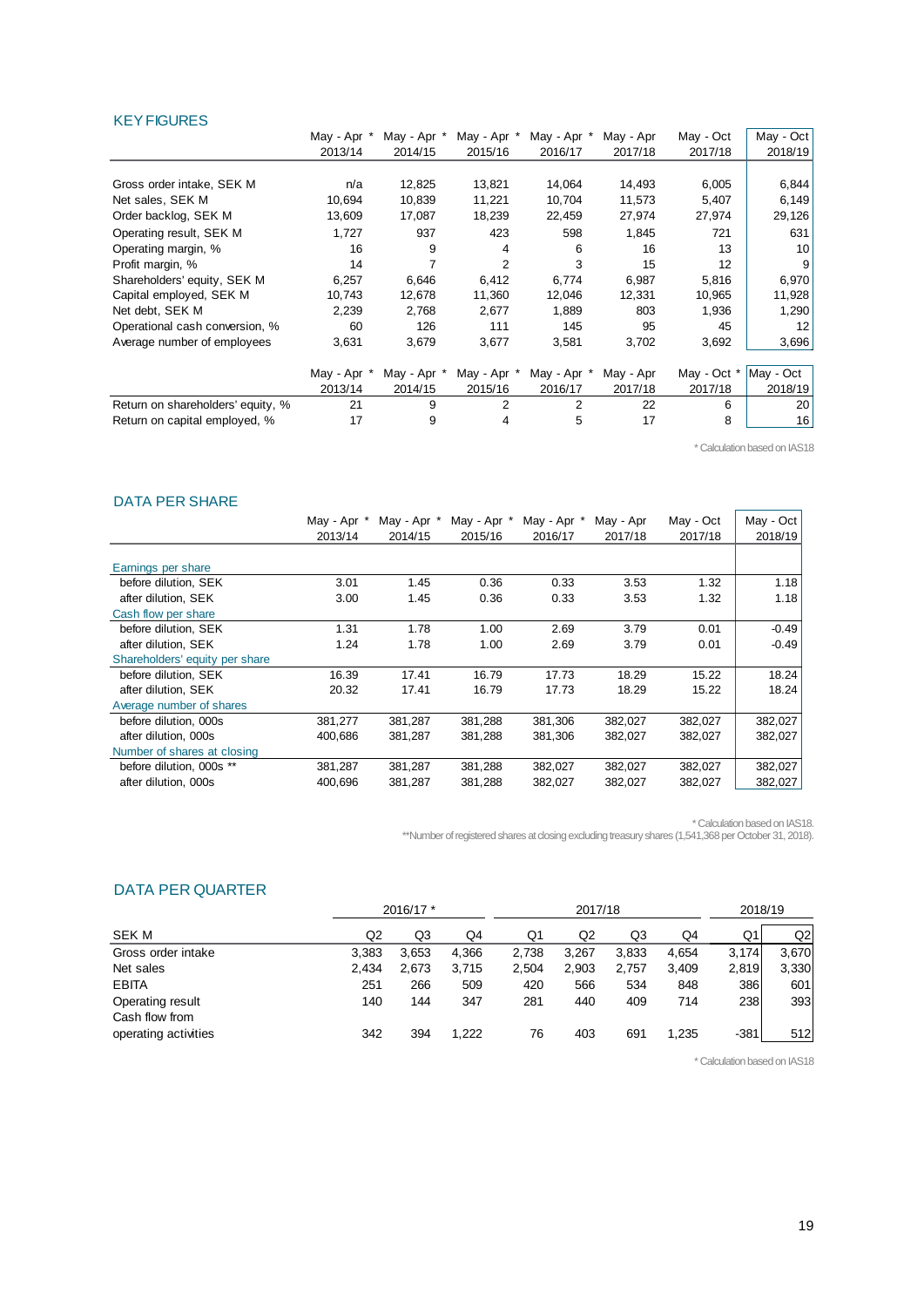|                                   |     | 2016/17 |       |    | 2017/18 |    |    |                 | 2018/19 |
|-----------------------------------|-----|---------|-------|----|---------|----|----|-----------------|---------|
|                                   | Q2  | Q3      | Q4    | Ο1 | Q2      | Q3 | Q4 | Q1              | Q2I     |
| North and South America, %        |     | -6      | $-19$ | -6 | 14      | 15 | 10 | 23              | -41     |
| Europe, Middle East and Africa, % | -17 | 116     | $-32$ | -4 | -5      | -5 | 28 | 15 <sub>l</sub> | 43      |
| Asia Pacific, %                   | 10  |         | -5    |    | $-11$   | 33 | -9 | っ               | 18      |
| Group, %                          | -2  | 34      | $-20$ |    |         |    | 10 | 12              | 2       |

#### ORDER INTAKE GROWTH BASED ON CONSTANT EXCHANGE RATES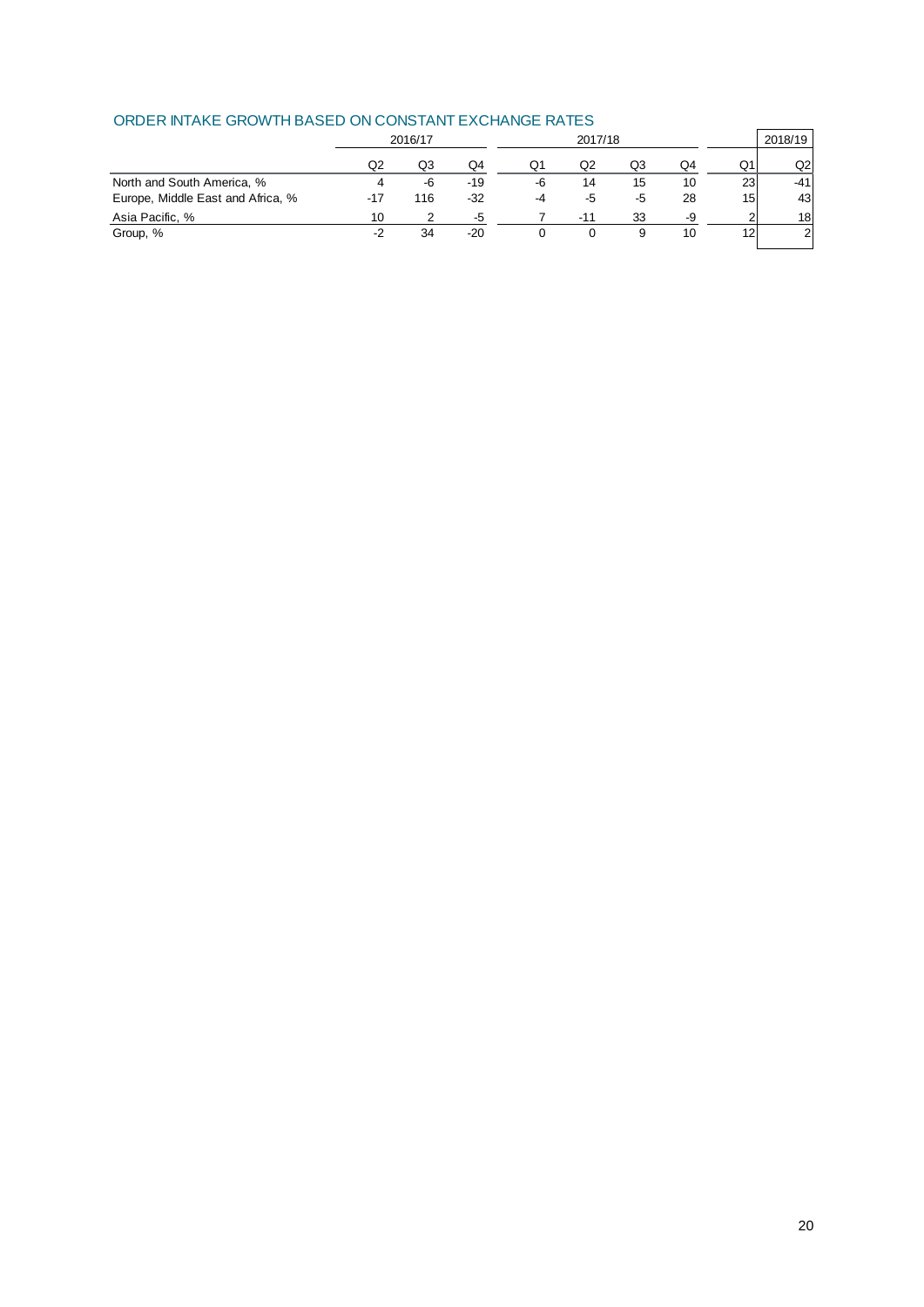## PARENT COMPANY

## INCOME STATEMENT AND STATEMENT OF COMPREHENSIVE INCOME

|                                   | May - Oct | May - Oct |
|-----------------------------------|-----------|-----------|
| <b>SEK M</b>                      | 2018/19   | 2017/18   |
| Operating expenses                | -91       | -89       |
| Financial net                     | 522       | 398       |
| Income after financial items      | 430       | 309       |
| Tax                               | 12        | 30        |
| Net income                        | 442       | 338       |
|                                   |           |           |
| Statement of comprehensive income |           |           |
| Net income                        | 442       | 338       |
| Other comprehensive income        |           |           |
| Total comprehensive income        | 442       | 338       |

## BALANCE SHEET

|                                            | Oct 31. | Apr 30,     |
|--------------------------------------------|---------|-------------|
| <b>SEKM</b>                                | 2018    | 2018        |
| Non-current assets                         |         |             |
| Intangible assets                          | 64      | 68          |
| Shares in subsidiaries                     | 2,195   | 2,239       |
| Receivables from subsidaries               | 2,389   | 2,411       |
| Other financial assets                     | 72      | 14          |
| Deferred tax assets                        | 12      | $\mathbf 0$ |
| Total non-current assets                   | 4,731   | 4,731       |
| <b>Current assets</b>                      |         |             |
| Receivables from subsidaries               | 2,800   | 3,468       |
| Other current receivables                  | 49      | 137         |
| Other short-term investments               | 47      | 83          |
| Cash and cash equivalents                  | 2,789   | 3,625       |
| <b>Total current assets</b>                | 5,684   | 7,312       |
| <b>Total assets</b>                        | 10,415  | 12,044      |
| Shareholders' equity                       | 2,980   | 2,823       |
| Non-current liabilities                    |         |             |
| Long-term interest-bearing liabilities     | 4,420   | 4,366       |
| Long-term liabilities to Group companies   | 39      | 39          |
| Long-term provisions                       | 9       | 9           |
| <b>Total non-current liabilities</b>       | 4,468   | 4,414       |
| <b>Current liabilities</b>                 |         |             |
| Short-term interest-bearing liabilities    | 520     | 959         |
| Short-term liabilities to Group companies  | 2,368   | 3,754       |
| Short-term provisions                      | 0       | 0           |
| Other current liabilities                  | 78      | 94          |
| <b>Total current liabilities</b>           | 2,967   | 4,807       |
| Total shareholders' equity and liabilities | 10,415  | 12,044      |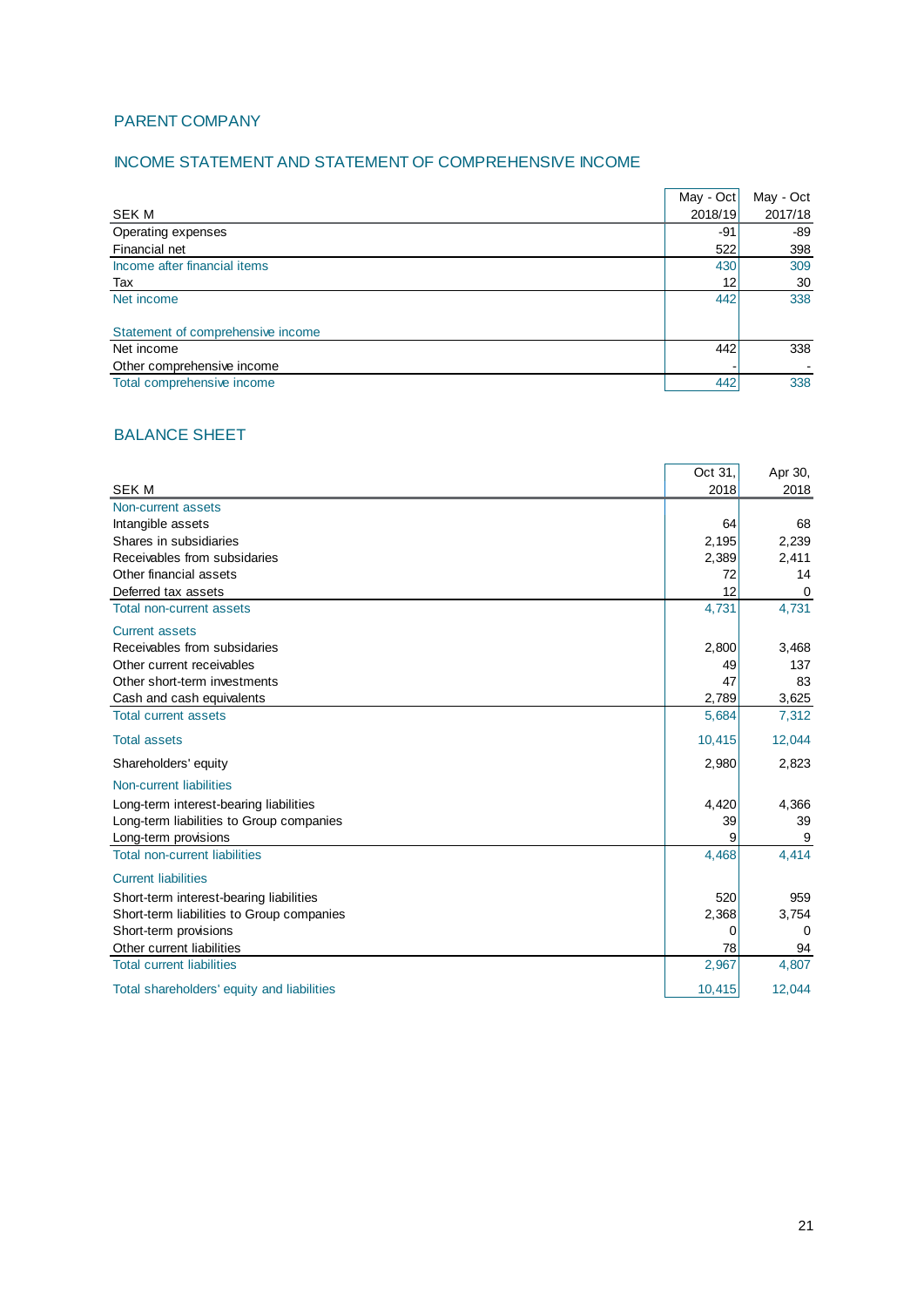# Alternative performance measures

Alternative Performance Measures (APMs) are measures and key figures that Elekta's management and other stakeholders use when managing and analyzing Elekta's business performance. These measures are not substitutes, but rather supplements to financial reporting measures prepared in accordance with IFRS. Key figures and other APMs used by Elekta are defined on [www.elekta.com/investors/financials/definitions.php.](http://www.elekta.com/investors/financials/definitions.php) Definitions and additional information on APMs can also be found on pages 120-122 in the Annual Report 2017/18.

Starting the first quarter of the fiscal year 2018/2019, no items in the income statement are reported as items affecting comparability. Thus, the definition is no longer included in the definitions presented below.

#### *Order and sales growth based on constant exchange rates*

Elekta's order intake and sales are, to a large extent, reported in subsidiaries with other functional currencies than SEK, which is the group reporting currency. In order to present order and sales growth on a more comparable basis and to show the impact of currency fluctuations, order and sales growth based on constant exchange rates are presented. The schedules below present growth based on constant exchange rates reconciled to the total growth reported in accordance with IFRS.

|                                         | North and     |         | Europe, Middle   |         |       |              |             |         |
|-----------------------------------------|---------------|---------|------------------|---------|-------|--------------|-------------|---------|
| <b>CHANGE GROSS ORDER INTAKE</b>        | South America |         | East, and Africa |         |       | Asia Pacific | Group total |         |
|                                         |               | % SEK M |                  | % SEK M |       | % SEK M      |             | % SEK M |
| Q2 2018/19 vs. Q2 2017/18               |               |         |                  |         |       |              |             |         |
| Change based on constant exchange rates | -41           | $-536$  | 43               | 434     | 18    | 166          | 2           | 64      |
| Currency effects                        | 7             | 90      | 15               | 151     | 10    | 97           | 10          | 338     |
| Reported change                         | $-34$         | $-445$  | 58               | 585     | 28    | 263          | 12          | 403     |
| Q2 2017/18 vs. Q2 2016/17               |               |         |                  |         |       |              |             |         |
| Change based on constant exchange rates | 14            | 169     | -5               | $-53$   | $-11$ | $-123$       | 0           | $-7$    |
| Currency effects                        | $-4$          | $-54$   | $\mathbf 0$      | 4       | -5    | $-59$        | $-3$        | $-109$  |
| Reported change                         | 10            | 115     | $-5$             | $-49$   | $-16$ | $-182$       | $-3$        | $-116$  |
| May - Oct 2018/19 vs. May - Oct 2017/18 |               |         |                  |         |       |              |             |         |
| Change based on constant exchange rates | $-17$         | $-353$  | 30               | 548     | 9     | 183          | 6           | 378     |
| Currency effects                        | 5             | 107     | 12               | 216     | 7     | 138          | 8           | 461     |
| Reported change                         | $-12$         | $-246$  | 42               | 765     | 16    | 320          | 14          | 839     |
| May - Oct 2017/18 vs. May - Oct 2016/17 |               |         |                  |         |       |              |             |         |
| Change based on constant exchange rates | 6             | 121     | $-5$             | $-94$   | $-2$  | $-43$        | $\Omega$    | $-16$   |
| Currency effects                        | $-1$          | $-26$   | 2                | 42      | $-2$  | $-39$        | $-1$        | $-23$   |
| Reported change                         | 5             | 95      | $-3$             | $-52$   | $-4$  | $-82$        | $-1$        | $-39$   |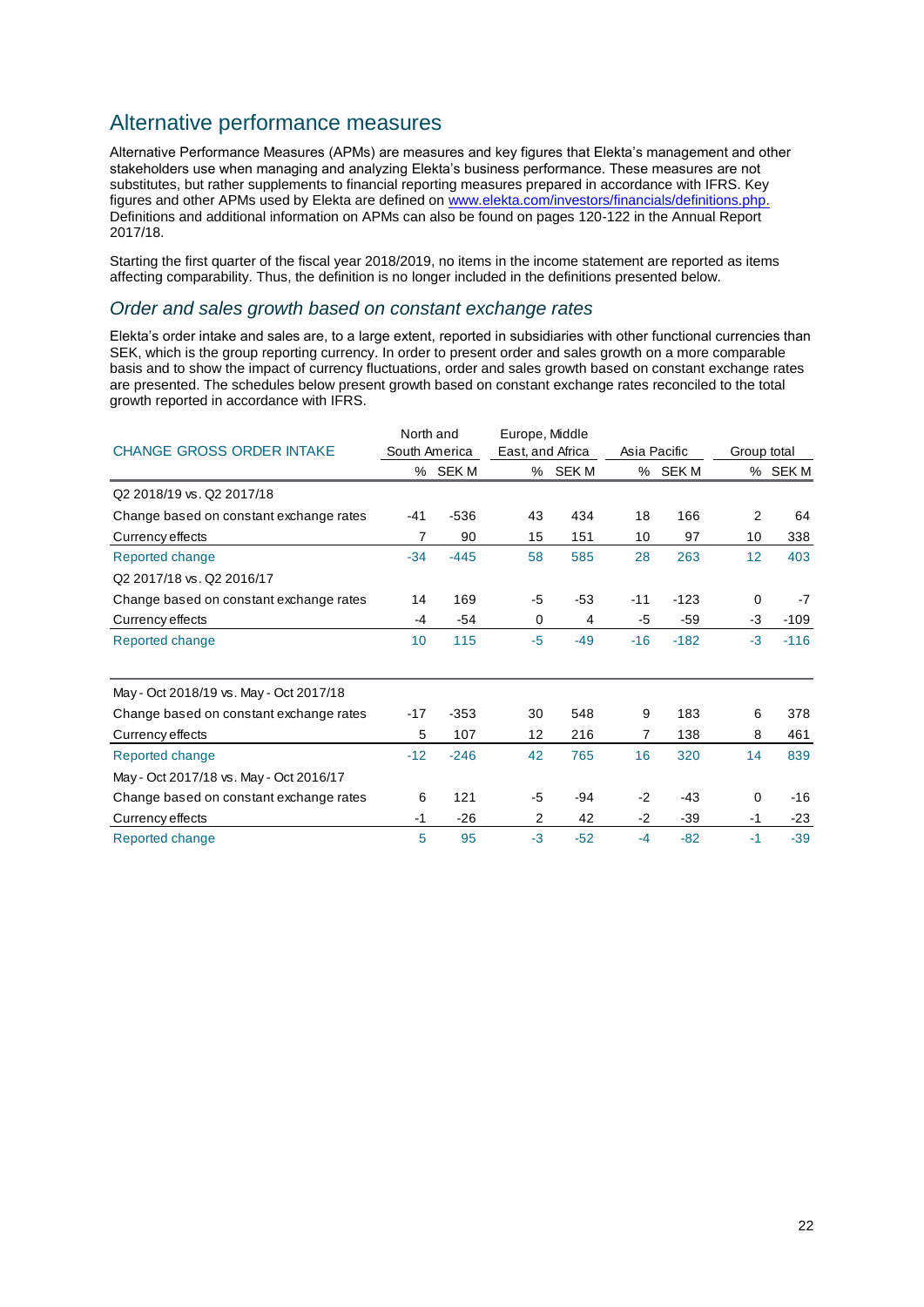|                                           | North and      |         | Europe, Middle   |         |      |              |             |         |
|-------------------------------------------|----------------|---------|------------------|---------|------|--------------|-------------|---------|
| <b>CHANGE NET SALES</b>                   | South America  |         | East, and Africa |         |      | Asia Pacific | Group total |         |
|                                           |                | % SEK M |                  | % SEK M |      | % SEK M      |             | % SEK M |
| Q2 2018/19 vs. Q2, 2017/18                |                |         |                  |         |      |              |             |         |
| Change based on constant exchange rates   | 5              | 46      | 6                | 73      | 6    | 46           | 6           | 165     |
| Currency effects                          | 10             | 100     | 9                | 96      | 8    | 65           | 9           | 262     |
| Reported change                           | 15             | 146     | 15               | 169     | 14   | 111          | 15          | 427     |
| Q2 2017/18 vs. Q2 2016/17 *               |                |         |                  |         |      |              |             |         |
| Change based on constant exchange rates   | $\overline{2}$ | 19      | 54               | 385     | 7    | 53           | 19          | 457     |
| Currency effects                          | $-4$           | $-40$   | $-1$             | $-5$    | -6   | $-43$        | $-4$        | $-88$   |
| Reported change                           | $-2$           | $-21$   | 53               | 380     | 1    | 10           | 15          | 368     |
| May - Oct 2018/19 vs. May - Oct 2017/18   |                |         |                  |         |      |              |             |         |
| Change based on constant exchange rates   | 1              | 28      | 8                | 168     | 14   | 207          | 7           | 404     |
| Currency effects                          | 6              | 115     | 7                | 142     | 5    | 81           | 6           | 338     |
| Reported change                           | 7              | 143     | 16               | 310     | 19   | 288          | 14          | 742     |
| May - Oct 2017/18 vs. May - Oct 2016/17 * |                |         |                  |         |      |              |             |         |
| Change based on constant exchange rates   | 0              | 0       | 45               | 570     | 10   | 126          | 16          | 696     |
| Currency effects                          | $-1$           | $-17$   | 1                | 14      | $-3$ | $-38$        | $-1$        | -41     |
| Reported change                           | $-1$           | $-17$   | 46               | 584     | 7    | 88           | 15          | 655     |

'\* Calculation based on IAS18

## *EBITDA*

EBITDA is used for the calculation of operational cash conversion and the net debt/EBITDA ratio.

#### EBITDA

| <b>SEK M</b>                          | Q2 2017/18 | Q3 2017/18 | Q4 2017/18 | Q1 2018/19 | Q2 2018/19 |
|---------------------------------------|------------|------------|------------|------------|------------|
| Operating result/EBIT                 | 440        | 409        | 714        | 238        | 393        |
| Amortization:                         |            |            |            |            |            |
| Capitalized development costs         | 96         | 98         | 103        | 120        | 176        |
| Assets relating business combinations | 30         | 27         | 30         | 27         | 32         |
| Depreciation                          | 36         | 37         | 40         | 41         | 38         |
| <b>EBITDA</b>                         | 603        | 571        | 888        | 427        | 639        |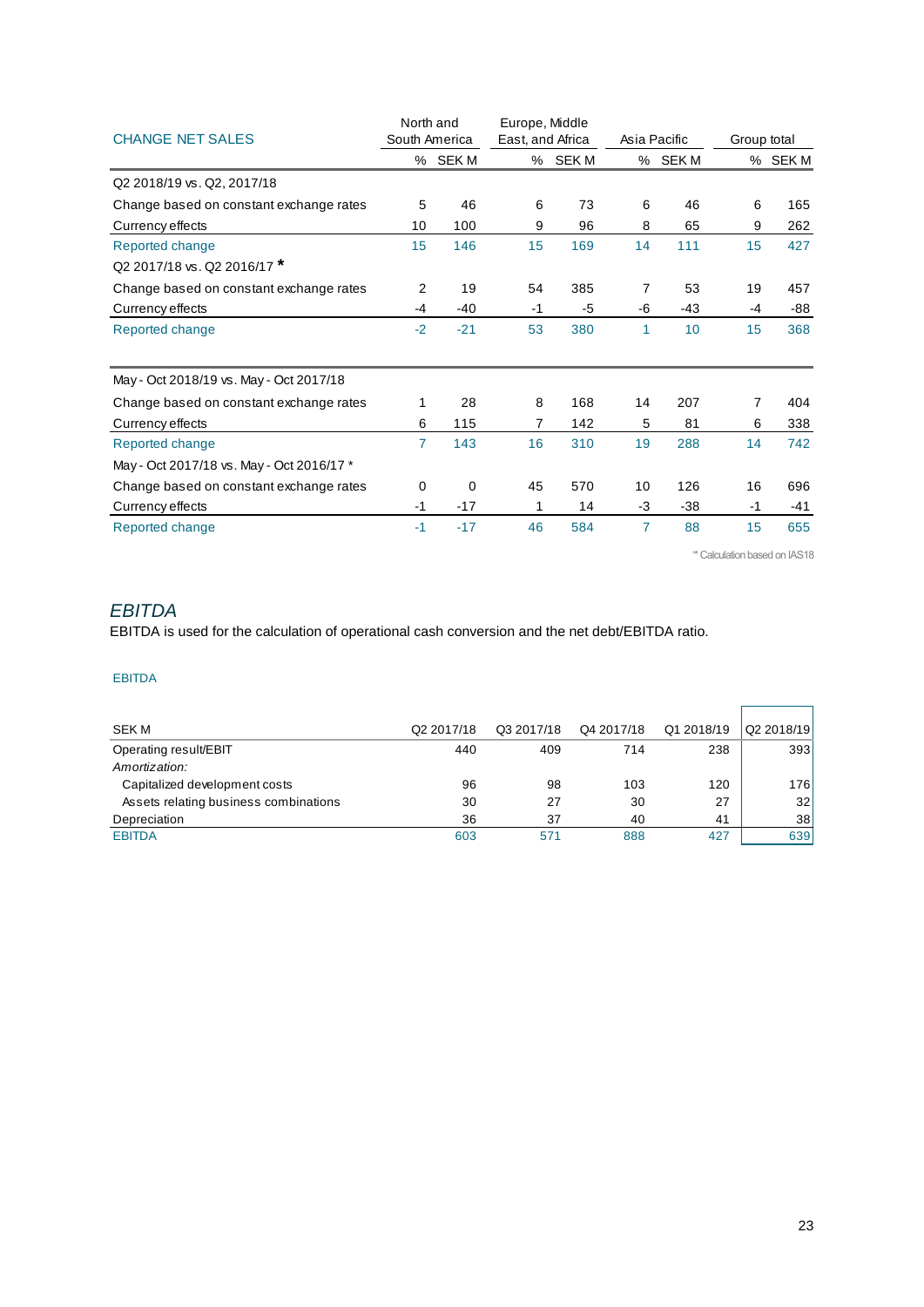## *Return on capital employed*

Return on capital employed is a measure of the profitability after taking into account the amount of total capital used unrelated to type of financing. A higher return on capital employed indicates a more efficient use of capital. Capital employed represents the value of the balance sheet net assets that is the key driver of cash flow and capital required to run the business. It is also used in the calculation of return on capital employed.

#### Return on capital employed

|                                               | Oct 31,  | Jan 31,  | Apr 30,  | Jul 31,  | Oct 31,                      |
|-----------------------------------------------|----------|----------|----------|----------|------------------------------|
| <b>SEKM</b>                                   | 2017 *   | 2018 *   | 2018     | 2018     | 2018                         |
| Profit before tax (12 months rolling)         | 683      | 960      | 1,681    | 1,651    | 1,609                        |
| Financial expenses (12 months rolling)        | 232      | 231      | 225      | 225      | 220                          |
| Profit before tax plus financial expenses     | 915      | 1,191    | 1,905    | 1,877    | 1,829                        |
| Total assets                                  | 20,152   | 20,617   | 23,760   | 21,921   | 22,645                       |
| Deferred tax liabilities                      | $-669$   | -593     | $-511$   | -504     | $-537$                       |
| Long-term provisions                          | $-165$   | $-159$   | $-158$   | $-169$   | $-172$                       |
| Other long-term liabilities                   | $-5$     | $-57$    | $-63$    | $-59$    | $-84$                        |
| Accounts payable                              | $-970$   | $-962$   | $-1,132$ | $-841$   | $-1,111$                     |
| Advances from customers                       | $-2,440$ | $-2,643$ | $-5,316$ | $-4,608$ | $-4,652$                     |
| Prepaid income                                | $-1,764$ | $-1,830$ | $-1,990$ | $-1,899$ | $-1,910$                     |
| Accrued expenses                              | $-1,742$ | $-1,688$ | $-1,662$ | $-1,508$ | $-1,570$                     |
| Current tax liabilities                       | $-89$    | -93      | $-107$   | $-111$   | $-112$                       |
| Short-term provisions                         | $-172$   | $-140$   | $-186$   | $-165$   | $-157$                       |
| Derivative financial instruments              | $-21$    | -49      | $-46$    | $-105$   | $-153$                       |
| Other current liabilities                     | $-230$   | $-300$   | $-257$   | $-255$   | $-258$                       |
| Capital employed                              | 11,885   | 12,103   | 12,331   | 11,697   | 11,928                       |
| Average capital employed (last five quarters) | 11,765   | 11,833   | 11,194   | 11,367   | 11,628                       |
| Return on capital employed                    | 8%       | 10%      | 17%      | 17%      | 16%                          |
|                                               |          |          |          |          | * Calculation based on IAS18 |

#### *Return on shareholders' equity*

Return on shareholders' equity measures the return generated on shareholders' capital invested in the company.

#### Return on shareholders' equity

| SEK M                                                                                     | Q2 2017/18 * | Q3 2017/18 * | Q4 2017/18 | Q1 2018/19 | Q2 2018/19 |
|-------------------------------------------------------------------------------------------|--------------|--------------|------------|------------|------------|
| Net income (12 months rolling)                                                            | 382          | 648          | 1.348      | 1.315      | 1,294      |
| Average shareholders' equity excluding non-<br>controlling interests (last five quarters) | 6.604        | 6.696        | 6.015      | 6,271      | 6,554      |
| Return on shareholders' equity                                                            | 6%           | 10%          | 22%        | 21%        | 20%        |

'\* Calculation based on IAS18

## *Operational cash conversion*

Cash flow is a focus area for management. The operational cash conversion shows the relation between cash flow from operating activities and EBITDA.

#### Operational cash conversion

| SEK M                               | Q2 2017/18 | Q3 2017/18 | Q4 2017/18 | Q1 2018/19 | Q2 2018/19 |
|-------------------------------------|------------|------------|------------|------------|------------|
| Cash flow from operating activities | 403        | 691        | 1.235      | $-381$     | 512        |
| <b>EBITDA</b>                       | 603        | 571        | 888        | 427        | 639        |
| Operational cash conversion         | 67%        | 121%       | 139%       | $-89%$     | 80%        |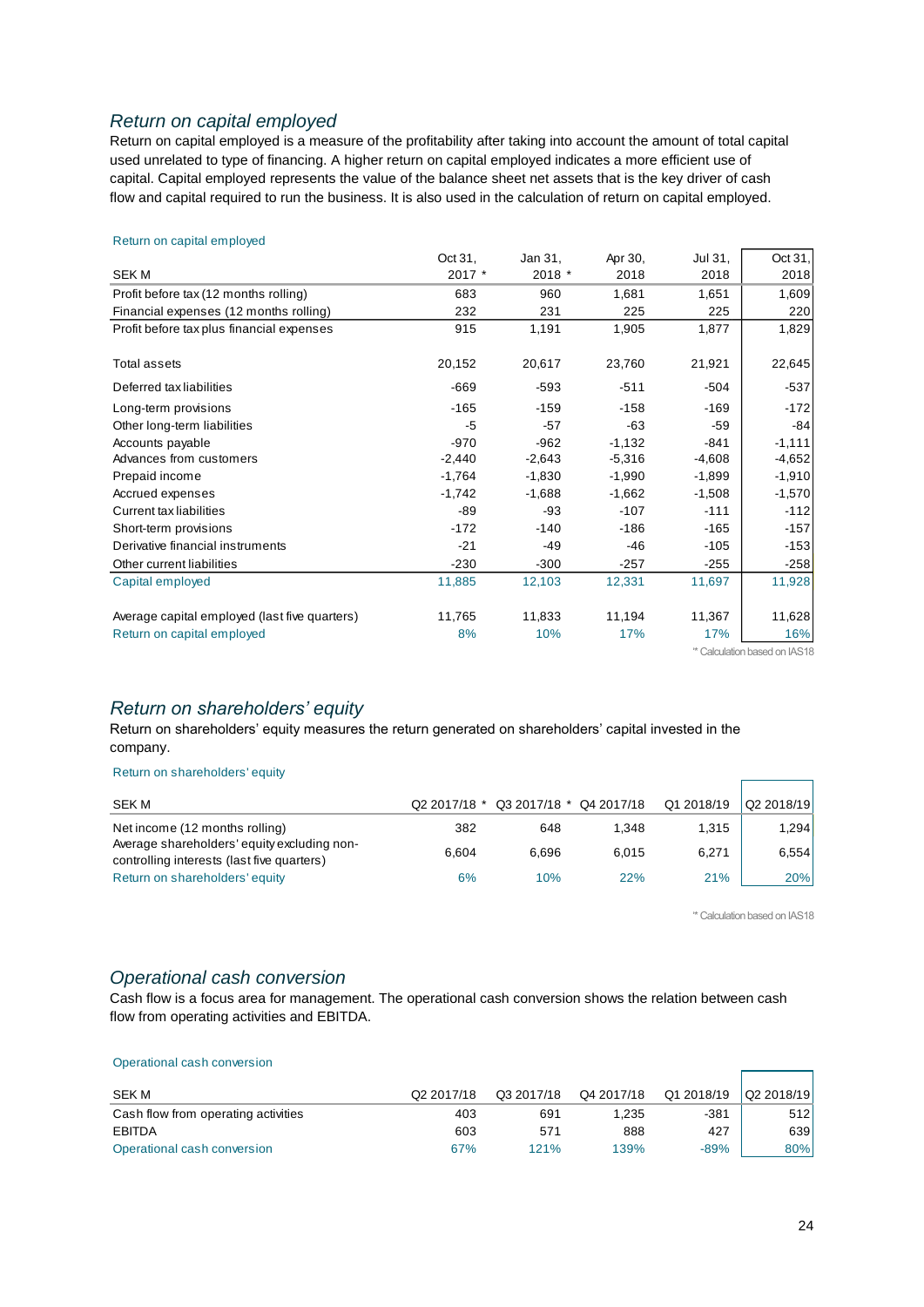## *Working capital*

In order to optimize cash generation, management focuses on working capital and reducing lead times between orders booked and cash received. A reconciliation of working capital to items in the balance sheet is presented on page 4.

## *Days sales outstanding (DSO)*

DSO is used by management to follow the development of overall payment terms to customers, which have significant impact on working capital and cash flow.

#### Days sales outstanding (DSO)

|                               | Oct 31,  | Jan 31,  | Apr 30,  | Jul 31,  | Oct $31$ , |
|-------------------------------|----------|----------|----------|----------|------------|
| <b>SEK M</b>                  | $2017$ * | $2018$ * | 2018     | 2018     | 2018       |
| Accounts receivable           | 3,120    | 3,505    | 3.402    | 3,061    | 2,982      |
| Accrued income                | 1,545    | 1,177    | 1,160    | 1,004    | 1,420      |
| Advances from customers       | $-2,440$ | $-2,643$ | $-5,316$ | $-4,608$ | $-4,652$   |
| Prepaid income                | $-1,764$ | $-1,830$ | $-1,990$ | $-1,899$ | $-1,910$   |
| Net receivable from customers | 461      | 209      | $-2.744$ | $-2.441$ | $-2,160$   |
| Net sales (12 months rolling) | 11,359   | 11,434   | 11,573   | 11,887   | 12,314     |
| Number of days                | 365      | 365      | 365      | 365      | 365        |
| Net sales per day             | 31       | 31       | 32       | 33       | 34         |
| Days sales outstanding (DSO)  | 15       |          | $-87$    | $-75$    | $-64$      |
|                               |          |          |          |          |            |

'\* Calculation based on IAS18

## *Net debt and net debt/EBITDA ratio*

Net debt is important to understand the financial stability of the company. Net debt and net debt/EBITDA ratio are used by management to track the debt evolvement, the refinancing need and the leverage for the Group.

#### Net debt and net debt/EBITDA ratio

|                                                    | Apr 30,  | Jul 31,  | Oct $31,$ |
|----------------------------------------------------|----------|----------|-----------|
| <b>SEK M</b>                                       | 2018     | 2018     | 2018      |
| Long-term interest-bearing liabilities             | 4,369    | 4.341    | 4,422     |
| Short-term interest-bearing liabilities            | 975      | 513      | 536       |
| Cash and cash equivalents and short-term investmer | $-4.541$ | $-3,547$ | $-3,669$  |
| Net debt                                           | 803      | 1.307    | 1,290     |
| EBITDA (12 months rolling)                         | 2,520    | 2.489    | 2,522     |
| Net debt/EBITDA ratio                              | 0.32     | 0.53     | 0.51      |